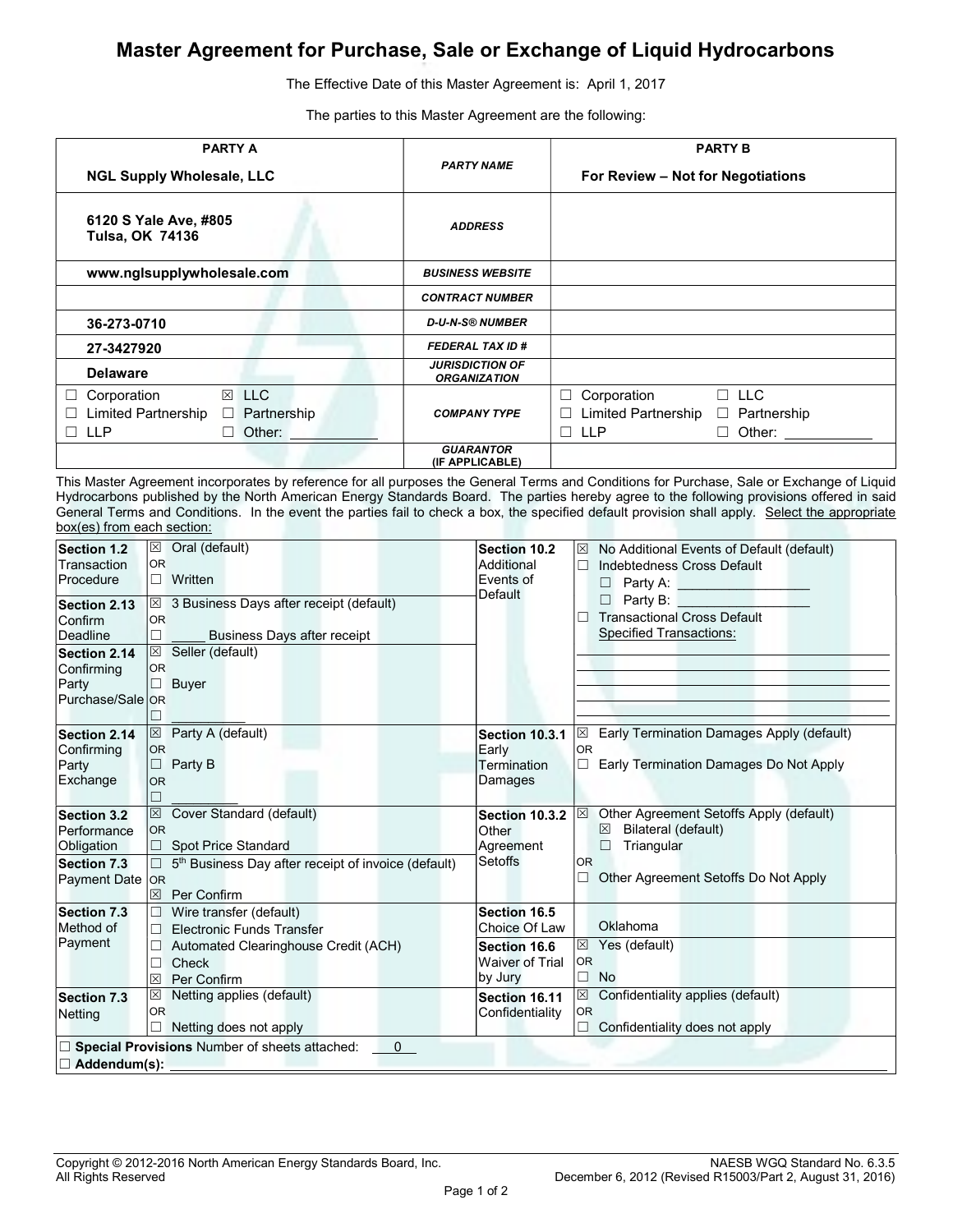# Master Agreement for Purchase, Sale or Exchange of Liquid Hydrocarbons

(Continued)

| Party A                                                                                                                                                                                                                                                                               |                                                                                                   | Party B                                                                                                                                                                                                                                                                  |  |  |
|---------------------------------------------------------------------------------------------------------------------------------------------------------------------------------------------------------------------------------------------------------------------------------------|---------------------------------------------------------------------------------------------------|--------------------------------------------------------------------------------------------------------------------------------------------------------------------------------------------------------------------------------------------------------------------------|--|--|
|                                                                                                                                                                                                                                                                                       | <b>CONTACT INFORMATION</b>                                                                        |                                                                                                                                                                                                                                                                          |  |  |
| <b>ADDR:</b> 6120 S Yale Ave, #805, Tulsa, OK 74136<br>ATTN: Marketing<br>TEL#: 918-481-1119    FAX# 918-492-0990<br><b>EMAIL:</b> Sales@nglep.com                                                                                                                                    | <b>COMMERCIAL</b>                                                                                 | TEL#: FAX#<br>EMAIL:                                                                                                                                                                                                                                                     |  |  |
| <b>ADDR:</b> 6120 S Yale Ave, #805, Tulsa, OK 74136<br>ATTN: Marketing<br>TEL#: 918-481-1119 FAX# 918-492-0990<br><b>EMAIL:</b> Sales@nglep.com                                                                                                                                       | <b>SCHEDULING.</b><br><b>NOMINATIONS</b><br><b>AND</b><br><b>DELIVERIES</b>                       | TEL#: FAX#<br>EMAIL:                                                                                                                                                                                                                                                     |  |  |
| ADDR: 6120 S Yale Ave, #805, Tulsa, OK 74136<br><b>ATTN:</b> Contract Administration<br><b>TEL#:</b> 918-481-1119 <b>FAX#</b> 918-935-2888<br>EMAIL: Confirms@nglep.com                                                                                                               | <b>CONTRACT</b><br><b>NOTICES</b>                                                                 |                                                                                                                                                                                                                                                                          |  |  |
| ADDR: 3773 Cherry Creek N Dr. #1000, Denver, CO 80209<br>ATTN: Credit<br><b>TEL#:</b> 720-213-9125 <b>FAX#</b> 888-286-1190<br><b>EMAIL:</b> NGLCredit@nglep.com                                                                                                                      | <b>CREDIT AND</b><br><b>COLLECTIONS</b>                                                           | EMAIL:                                                                                                                                                                                                                                                                   |  |  |
| <b>ADDR:</b> 6120 S Yale Ave, #805, Tulsa, OK 74136<br><b>ATTN:</b> Contract Administration<br>TEL#: 918-481-1119 FAX# 918-935-2888<br>EMAIL: Confirms@nglep.com                                                                                                                      | <b>TRANSACTION</b><br><b>CONFIRMATIONS</b>                                                        | ADDR: Andrew Management of the Second Second Second Second Second Second Second Second Second Second Second Second Second Second Second Second Second Second Second Second Second Second Second Second Second Second Second Se<br>TEL#: FAX#<br><b>EMAIL:</b>            |  |  |
| ADDR: www.nglsupplywholesale.com<br>FAX#<br><i><b>EMAIL:</b></i>                                                                                                                                                                                                                      | <b>MATERIAL</b><br><b>SAFETY DATA</b><br><b>SHEETS</b><br>(IF APPLICABLE)                         | ADDR:<br>ATTN:<br>TEL#:<br>FAX#<br>EMAIL:                                                                                                                                                                                                                                |  |  |
| <b>ACCOUNTING INFORMATION</b>                                                                                                                                                                                                                                                         |                                                                                                   |                                                                                                                                                                                                                                                                          |  |  |
| <b>ADDR:</b> See Invoice<br>ATTN:<br>FAX#<br>TEL#: Andrew Contract Contract of the Contract of the Contract of the Contract of the Contract of the Contract of the Contract of the Contract of the Contract of the Contract of the Contract of the Contract of the Contract<br>EMAIL: | <b>INVOICES</b><br><b>PAYMENTS</b><br><b>SETTLEMENTS</b>                                          | ADDR:<br>ATTN:<br>TEL#:<br>FAX#<br><b>EMAIL:</b>                                                                                                                                                                                                                         |  |  |
| <b>BANK:</b> See Invoice<br>ABA: ABA:<br>ACCT:<br><b>OTHER DETAILS:</b>                                                                                                                                                                                                               | <b>ELECTRONIC</b><br><b>FUNDS or WIRE</b><br><b>TRANSFER</b><br><b>NUMBERS</b><br>(IF APPLICABLE) | BANK: New York State State State State State State State State State State State State State State State State State State State State State State State State State State State State State State State State State State Sta<br>ABA:<br>ACCT:<br><b>OTHER DETAILS:</b> |  |  |
| <b>BANK:</b> See Invoice<br>ABA: New York 1989<br>ACCT:<br><b>OTHER DETAILS:</b><br>IN WITNESS WHEREOF, the parties hereto have executed this Master Agreement in duplicate.                                                                                                          | <b>ACH NUMBERS</b><br>(IF APPLICABLE)                                                             | BANK: <b>Example</b><br>ABA:<br>ACCT:<br><b>OTHER DETAILS:</b>                                                                                                                                                                                                           |  |  |

NGL Supply Wholesale, LLC **PARTY NAME** [INSERT COUNTERPARTY LEGAL ENTITY NAME] By: Date:\_\_\_\_\_\_\_\_\_\_\_\_\_\_\_\_\_\_\_\_\_\_\_\_\_\_\_\_\_\_\_\_\_\_\_\_\_\_\_\_\_ SIGNATURE  $B_{\text{By:}}$ Date:\_\_\_\_\_\_\_\_\_\_\_\_\_\_\_\_\_\_\_\_\_\_\_\_\_\_\_\_\_\_\_\_\_\_\_\_\_\_\_\_\_ Aaron Reece **PRINTED NAME** [Insert Name] SVP - Liquids **TITLE TITLE I TITLE I I Insert Title**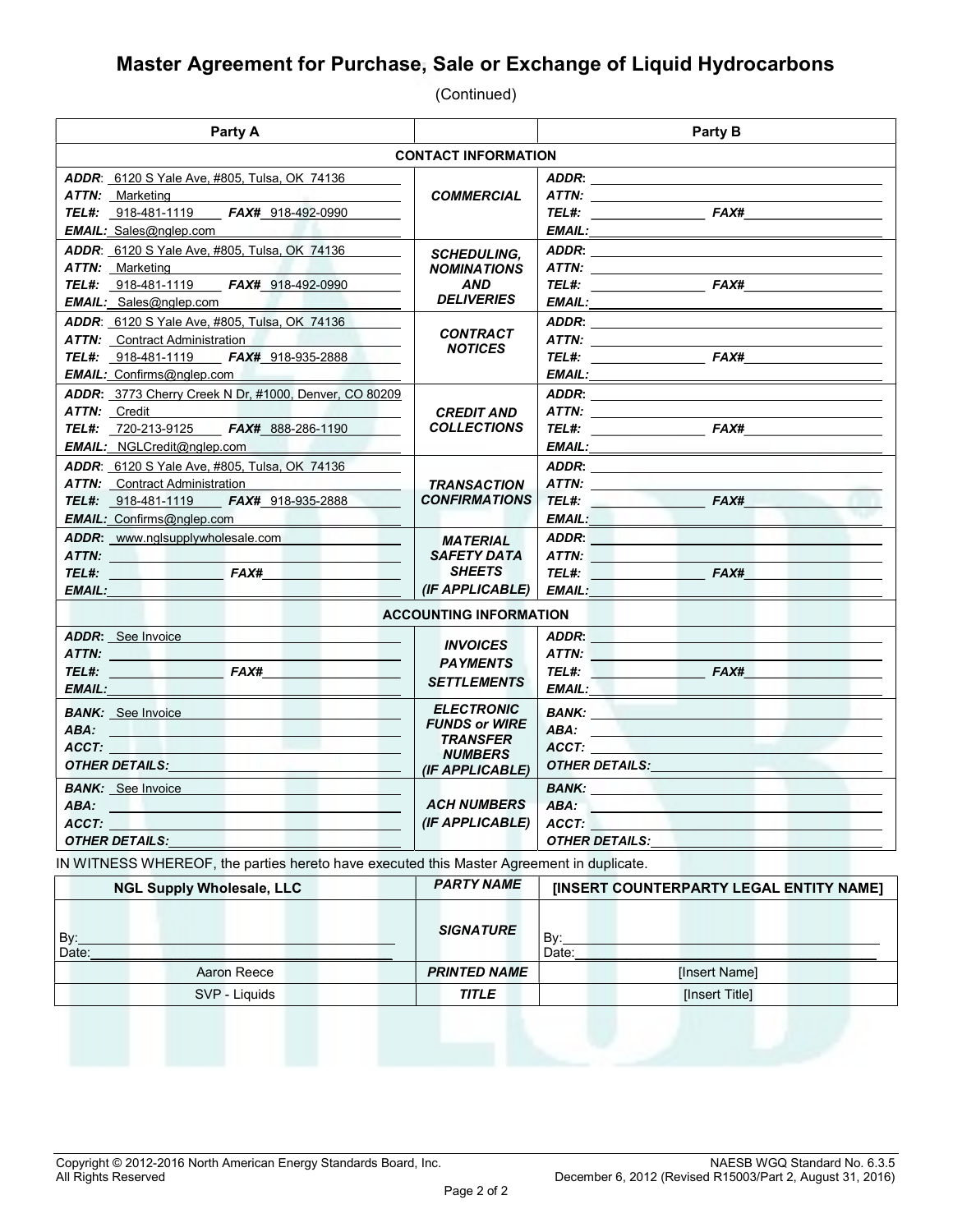# General Terms and Conditions Master Agreement for Purchase, Sale or Exchange of Liquid Hydrocarbons

## SECTION 1. PURPOSE AND PROCEDURES

1.1. These General Terms and Conditions are intended to facilitate Transactions.

The parties have selected either the "Oral Transaction Procedure" or the "Written Transaction Procedure" as indicated on the Master Agreement.

#### Oral Transaction Procedure:

1.2. Any Transaction may be effectuated in Conversations, with the offer and acceptance constituting the agreement of the parties. The parties shall be legally bound from the time they so agree to Transaction terms and may each rely thereon. Any such Transaction shall be considered a "writing" and to have been "signed." Notwithstanding the foregoing sentence, the parties agree that the Confirming Party shall, and the other party may, confirm any Oral Transaction by sending the other party a Confirmation by facsimile or other mutually agreeable electronic means within three Business Days of a Transaction covered by this Section 1.2 (Oral Transaction Procedure), provided that the failure to send a Confirmation shall not invalidate the oral agreement of the parties. The Confirming Party adopts its letterhead, or the like, as its signature on any Confirmation as the identification and authentication of the Confirming Party. If the Confirmation contains any provisions other than those relating to the commercial terms of the Transaction (i.e., Price, Contract Quantity, quality specifications, Performance Obligation, delivery obligation, transaction type, origin, destination, Delivery Location, Carrier(s), Delivery Period, Delivery Month and/or transportation conditions), that modify or supplement the Master Agreement (e.g., arbitration or additional representations and warranties), such provisions shall not be deemed to be accepted pursuant to Section 1.3 but must be expressly agreed to by both parties, provided that the foregoing shall not invalidate any Transaction agreed to by the parties.

### Written Transaction Procedure:

1.2. If the parties reach an agreement regarding a Transaction for a particular Delivery Period, the Confirming Party shall, and the other party may, record that agreement on a Confirmation and communicate such Confirmation by facsimile or other mutually agreeable electronic means to the other party by the close of the Business Day following the date of agreement. The parties acknowledge that their agreement will not be binding until the exchange of non-conflicting Confirmations or the passage of the Confirm Deadline without objection from the other party, as provided in Section 1.3.

1.3. If a sending party's Confirmation is materially different from the receiving party's understanding of the agreement referred to in Section 1.2, such receiving party shall notify the sending party of the material difference(s) via facsimile or other mutually agreeable electronic means by the Confirm Deadline, unless such receiving party has previously sent a Confirmation to the sending party. The failure of the receiving party to so notify the sending party in writing by the Confirm Deadline constitutes such receiving party's agreement to the terms of the Transaction described in the sending party's Confirmation. If there are any material differences between timely sent Confirmations governing the same Transaction, then neither Confirmation shall be binding until or unless such differences are resolved, including the use of any evidence that clearly resolves the differences in the Confirmations. In the event of a conflict among the terms of (i) a binding Confirmation pursuant to Section 1.2, (ii) the agreement of the parties as evidenced by Conversations, but only if the parties have selected the Oral Transaction Procedure of the Master Agreement, (iii) the Master Agreement and (iv) these General Terms and Conditions, the terms of the documents shall govern in the priority listed in this sentence.

1.4. The parties agree that each party may record all Conversations with respect to this Contract between their respective employees, without any special or further notice to the other party. Each party shall obtain any necessary consent of its agents and employees to record such Conversations, if required by Applicable Law. If the parties have selected the Oral Transaction Procedure in Section 1.2 of the Master Agreement, the parties agree not to contest the validity or enforceability of recordings entered into in accordance with the requirements of this Master Agreement; provided, however, the party responsible for obtaining the consent of its agents and employees to such recordings shall indemnify, defend and hold the other party harmless from any and all Claims arising from or out of such party's failure to obtain the consent of its agents and employees to such recordings.

1.5. Each party agrees not to contest, or assert any defense to, the validity or enforceability of a Transaction based on lack of authority of the party or any lack of authority of any employee of the party to enter into a Contract.

## SECTION 2. DEFINITIONS

The terms set forth below shall have the meaning ascribed to them below. Other terms are also defined elsewhere in the Contract and shall have the meanings ascribed to them therein.

2.1. "Additional Event of Default" shall mean Transactional Cross Default or Indebtedness Cross Default, each as and if selected by the parties pursuant to the Master Agreement.

2.2. "Adequate Assurance of Performance" shall mean sufficient security in the form, amount, for a term and from an issuer, all as reasonably acceptable to the party demanding the same, including, but not limited to, cash, an irrevocable standby letter of credit issued by a Qualified Institution, a prepayment, a Guaranty or a security interest in an asset.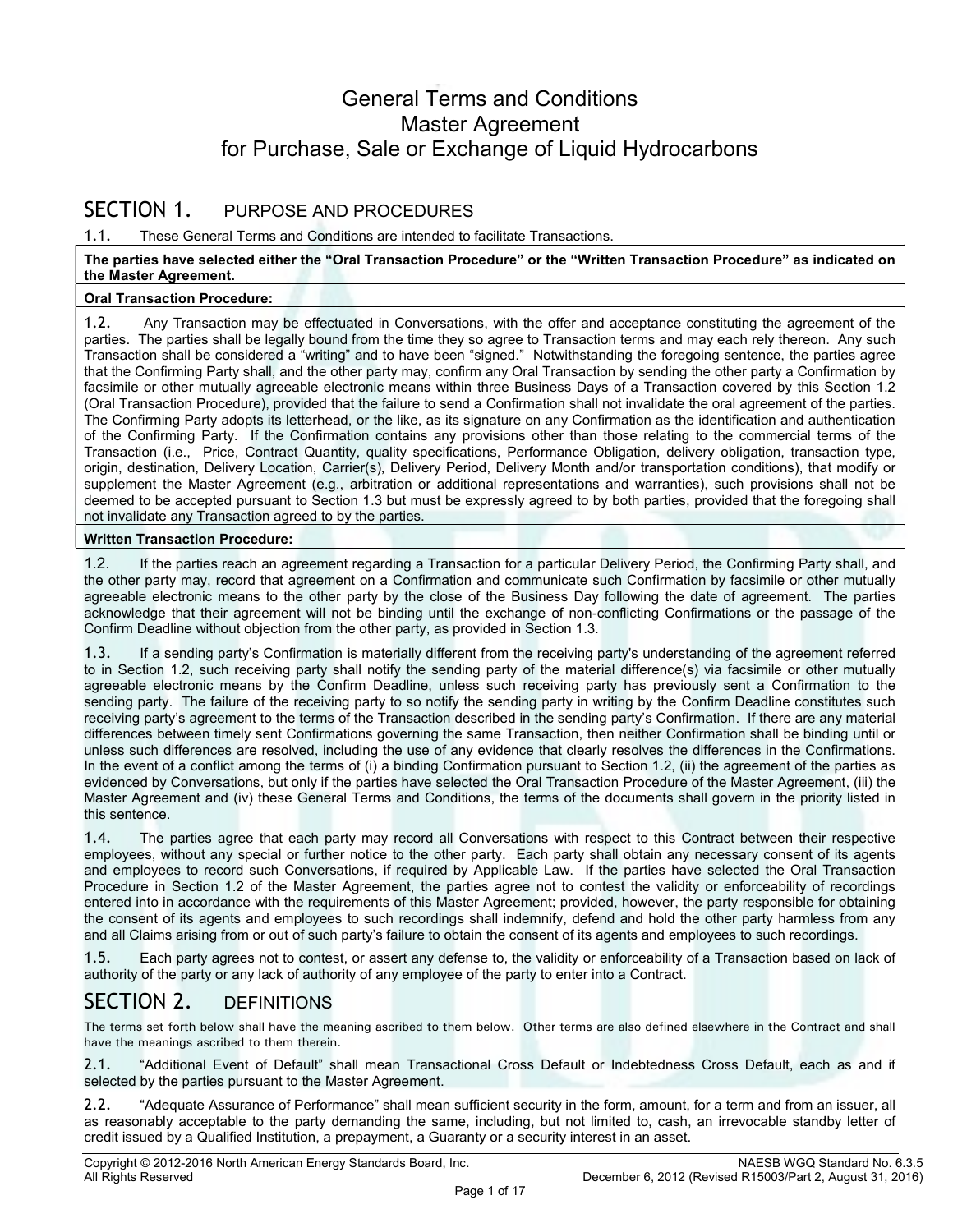2.3. "Affiliate" shall mean, in relation to any party, any entity or person directly or indirectly controlled by the party, any entity or person that directly or indirectly controls the party, or any entity or person directly or indirectly under common control with the party. For this purpose, "control" of any party, entity or person means ownership of at least fifty percent (50%) of the voting power of the party, entity or person.

2.4. "Allocation" shall mean, for Product being transported on a pipeline or through processing, storage or fractionation facilities, the application of allocation procedures set forth in the Carrier's applicable tariff or the governing practices and policies of the applicable facilities to apportion the available capacity among users when constraints, interruptions, curtailments or other issues prevent the Carrier/facility from performing its obligations related to a user's requested services for a Product.

2.5. "Any" shall mean the Contract Quantity that will be delivered and received or exchanged by (i) the last Day of such Delivery Month or (ii) the specific Day(s) as set forth in the Confirmation.

2.6. "Applicable Law" shall mean any and all applicable acts, laws, statutes, ordinances, orders, rules, permits, regulations, rulings, decrees, directives, judgments or policies (to the extent mandatory) or any similar form of decision, determination or any interpretation, construction or administration of any of the foregoing, having the effect of law and/or official governmental actions, whether of a federal, state, local or tribal nature, promulgated by a Governmental Authority having jurisdiction.

2.7. "Barrel" shall mean forty-two U.S. Gallons.

2.8. "Business Day" shall mean any Day except a Saturday, Sunday, or a Federal Reserve Bank holiday. A Business Day shall open at 8:00 a.m. and close at 5:00 p.m. local time for the relevant party's principal place of business.

2.9. "Buyer" shall mean the party purchasing Product under a Transaction, meaning the buyer in the case of a purchase/sale Transaction and the party receiving exchanged Product in the case of an Exchange Transaction.

2.10. "Carrier(s)" shall mean all Product gathering, storage, railroad or pipeline companies, or entities owning barges, facilities, rail cars or tank trucks or any other party delivering or receiving the Product for Seller or Buyer upstream or downstream, respectively, of the Delivery Location pursuant to a particular Transaction.

2.11. "Claims" shall mean any and all losses, liabilities, claims, demands, causes of action, damages, judgments, costs and expenses (including but not limited to reasonable attorneys' fees and costs of court).

2.12. "Confirmation" shall mean a written document setting forth the terms of a Transaction formed pursuant to Section 1 for a particular Delivery Period or Delivery Month.

2.13. "Confirm Deadline" shall mean 5:00 p.m. in the receiving party's time zone on the third Business Day following the Day a Confirmation is received or, if applicable, on the Business Day agreed to by the parties in the Master Agreement; provided, however, if the Confirmation is time stamped after 5:00 p.m. in the receiving party's time zone, it shall be deemed received at the opening of the next Business Day.

2.14. "Confirming Party" shall mean the party designated in the Master Agreement to prepare and forward Confirmations to the other party.

2.15. "Contract" shall include (i) the Master Agreement, (ii) any and all binding Confirmations and (iii) if the parties have selected the Oral Transaction Procedure in Section 1.2 of the Master Agreement, any and all Transactions that the parties have entered into through Conversations but that have not been confirmed in a binding Confirmation, all of which shall form a single integrated agreement between the parties.

2.16. "Contract Quantity" shall mean the quantity of Product to be delivered and received or exchanged, as agreed to by the parties in a Transaction.

2.17. "Conversations" shall mean telephonic conversation, or other mutually agreeable electronic means, which may include instant messaging (IM) or emails.

2.18. "Cover Standard," as referred to in Section 3.2, shall mean that if there is an unexcused failure to deliver or receive any Contract Quantity pursuant to this Contract, the performing party shall use commercially reasonable efforts to obtain Product or sell Product, as applicable, in either case, at a price reasonable for the Delivery Location consistent with (i) the amount of Notice provided by the non-performing party, (ii) the immediacy of the performing party's Product consumption needs or Product sales requirements, as applicable, (iii) the quantities involved and (iv) the anticipated length of failure by the non-performing party.

2.19. "Credit Support Obligation(s)" shall mean any obligation(s) to provide or establish credit support for, or on behalf of, a party to this Contract such as cash, an irrevocable standby letter of credit, a margin agreement, a prepayment, a security interest in an asset, a Guaranty or other good and sufficient security of a continuing nature.

2.20. "Day" shall mean the twenty-four hour period commencing immediately after 12:00 midnight on any Day and ending at 12:00 midnight twenty-four hours thereafter; provided, however, if Day is relevant to the services performed by a Carrier, it shall have the meaning set forth in the Carrier's applicable tariff or governing documents.

2.21. "Delivery Month" shall mean the specific Month nominated for deliveries to be made as agreed to by the parties in a Transaction.

2.22. "Delivery Period" shall mean the total period of time during which deliveries are to be made as agreed to by the parties in a Transaction.

2.23. "Delivery Location" shall mean the location specified for delivery of the Product as agreed to by the parties in a Transaction.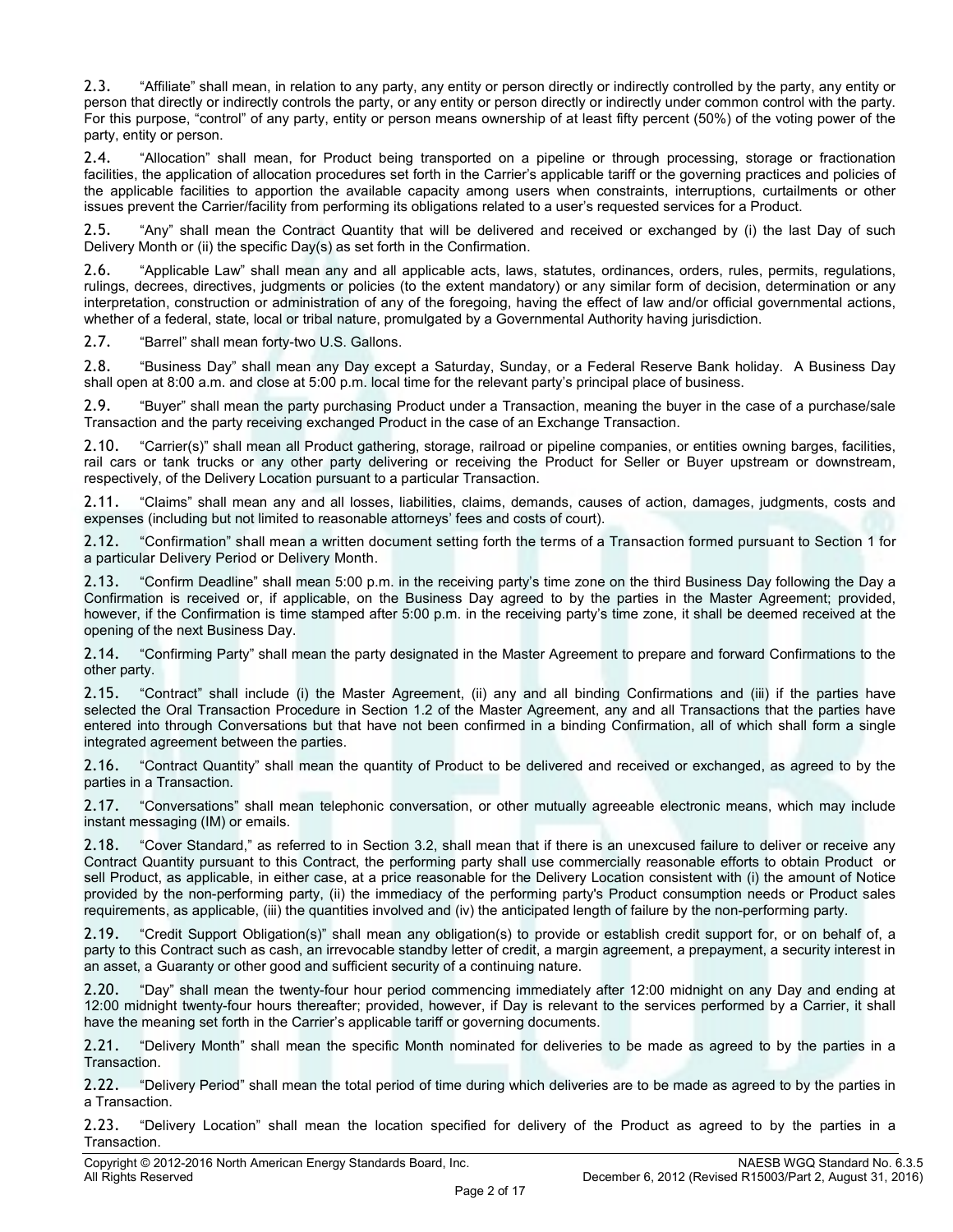2.24. "Exchange Differential" shall mean, in Exchange Transactions, the net difference in price per unit of Contract Quantity between the Products exchanged by the parties, as agreed to in a Transaction. The Transaction shall indicate the party responsible for payment of the Exchange Differential.

2.25. "Exchange Transaction" shall mean a single Transaction wherein (i) the first party is obligated to deliver and the other party is obligated to receive Product at the Delivery Location and (ii) the other party is obligated to deliver and the first party is obligated to receive Product at the Delivery Location. An Exchange Transaction may involve the same or different (a) Products, (b) Delivery Locations and/or (c) Delivery Periods. Exchange Transactions may include buy/sell transactions under a single Transaction.

2.26. "Effective Date" shall mean the date specified in the Master Agreement coinciding with it becoming a legally binding and valid agreement between the parties.

2.27. "Firm" shall mean that either party may interrupt its performance without liability only to the extent that such performance is prevented for reasons of Force Majeure or otherwise excused pursuant to an Event of Default of the other party under this Contract; provided, however, that during Force Majeure interruptions, the party invoking Force Majeure may be responsible for any Imbalance Charges as set forth in Section 4.3 related to its interruption after the nomination is made to the Carrier and until the change in deliveries and/or receipts is confirmed by the Carrier.

2.28. "Gallon" shall mean a U.S. Gallon of 231 cubic inches of liquid corrected for temperature to sixty degrees Fahrenheit (60° F) and at the equilibrium vapor pressure of the liquid.

2.29. "GPA" shall mean the Gas Processors Association or its successor-in-interest.

2.30. "Governmental Authority" shall mean any national, regional, state, local or municipal government or any political subdivision, agency, commission or authority thereof (including maritime authorities, port authority or any quasi-governmental agency) acting within its legal authority and having jurisdiction over a party, the Delivery Location or any of the activities contemplated by this Contract.

2.31. "Guarantor" shall mean any entity that has provided a Guaranty of the obligations of a party hereunder.

2.32. "Guaranty" shall mean a guarantee provided on behalf of a party to secure all payment obligations of such party to the other party.

2.33. "Imbalance Charges" shall mean any fees, penalties, costs or charges (in cash or in kind) assessed by a Carrier for failure to satisfy the Carrier's balancing, nominating and/or scheduling requirements, excluding Railroad Charges.

2.34. "Indebtedness Cross Default" shall mean, if selected on the Master Agreement by the parties with respect to a party, that it or its Guarantor, if any, experiences a default, or similar condition or event however therein defined, under one or more agreements or instruments, individually or collectively, relating to indebtedness (such indebtedness to include any obligation whether present, future, contingent or otherwise, as principal or surety or otherwise) for the payment or repayment of borrowed money in an aggregate amount greater than the threshold specified in the Master Agreement with respect to such party or its Guarantor, if any, that results in such indebtedness becoming immediately due and payable.

2.35. "In-Tank Transfer" shall mean the transfer of physical inventory of Product on the books and records of a terminal or storage operator where the transferor and transferee are both customers.

2.36. "Interest Rate" shall mean the then effective U.S. prime rate of interest published under "Money Rates" by the Wall Street Journal, plus two percent (2%) per annum, not to exceed the maximum rate allowed by law.

2.37. "Master Agreement" shall mean a contract executed by the parties that (i) incorporates these General Terms and Conditions by reference, (ii) specifies the agreed selections of provisions contained herein, and (iii) sets forth other information required herein and any Special Provisions and addendum(s) as identified in the Master Agreement.

2.38. "Month" shall mean the period beginning on the first Day of the calendar month and ending immediately prior to the commencement of the first Day of the next calendar month.

2.39. "Moody's" shall mean Moody's Investors Service, Inc., or its successor-in-interest.

2.40. "Notice(s)" shall have the meaning ascribed to it in Sections 9.1 and 9.2.

2.41. "Off-spec Product" shall mean the Product that fails to meet the applicable quality specifications as required in Section 5.1.

2.42. "Payment Date" shall mean the date selected by the parties on the Master Agreement.

2.43. "Performance Obligation" shall mean the standard of performance of the Seller to deliver or exchange and of the Buyer to receive or exchange the Product as specified in a Confirmation under the following performance options: (a) Firm; or (b) Standard, and within those options, the delivery obligations of (i) Wet; (ii) Any; (iii) Ratable; or (iv) other. If no performance option or delivery obligation is selected by the parties on the Confirmation, then Firm and Any are the defaults, respectively.

2.44. "Price" shall mean the price of a Product as specified in a Confirmation inclusive of all royalties, currently effective transportation charges, Taxes, expenses and costs arising from or attributable to the Product prior to its delivery at the Delivery Location(s). For Exchange Transactions, Price shall include Exchange Differentials, Taxes and other applicable fees or charges.

2.45. "Product" shall mean the liquid hydrocarbons described in the applicable Confirmation.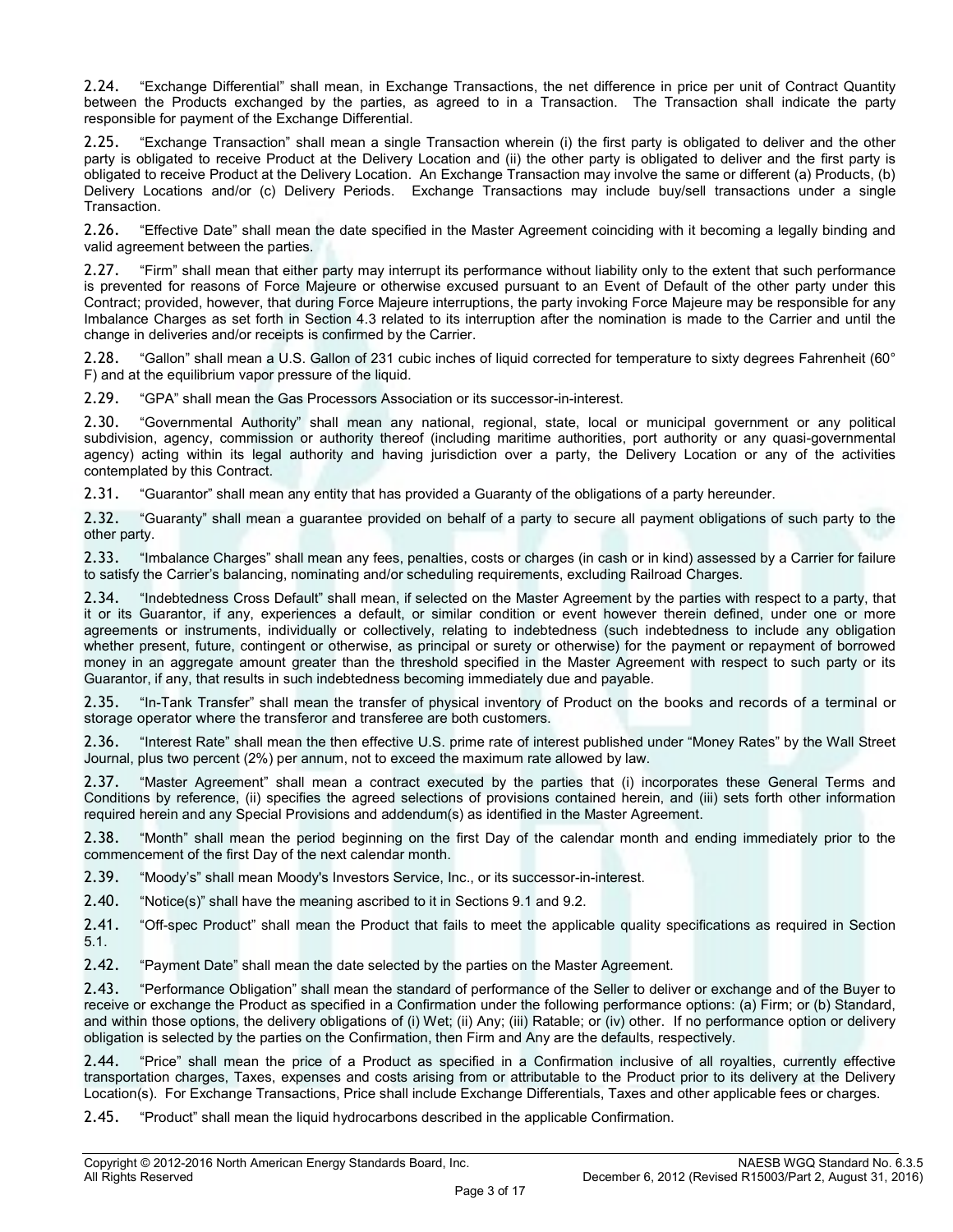2.46. "Qualified Institution" shall mean a financial institution with a U.S. branch that has assets of at least \$10,000,000,000 and a credit rating of at least A- by S&P or A3 by Moody's.

2.47. "Railroad Charges" shall mean demurrage, storage or switching fees or charges assessed by a railroad or rail terminal operator.

2.48. "Ratable" shall mean the Contract Quantity that will be delivered and received, or exchanged, on a pro rata basis (i) on each Day during the Delivery Month or (ii) during the specific time period(s) as set forth in the Confirmation.

2.49. "S&P" shall mean Standard & Poor's Financial Services LLC, a subsidiary of the McGraw-Hill Companies, Inc., or its successor-in-interest.

2.50. "Scheduled Product" shall mean the quantity of Product confirmed by the parties or Carrier, as applicable, for movement, transportation or management.

2.51. "Seller" shall mean the party providing Product under a Transaction, meaning the seller in the case of a purchase/sale Transaction and the party providing exchanged Product in the case of an Exchange Transaction.

2.52. "Special Provisions" shall mean an attachment to the Master Agreement that modifies these General Terms and Conditions.

2.53. "Specified Transaction(s)" shall mean any other transaction or agreement between the parties for the purchase, sale or exchange of Product and any other transaction or agreement identified as a Specified Transaction under the Master Agreement.

2.54. "Spot Price," as referred to in Section 3.2, shall mean the price for the Product listed in the Oil Price Information Service (OPIS) unless a different publication is agreed to by the parties on a Confirmation under the listing applicable to the geographic location closest in proximity to the Delivery Location(s) for the relevant Day; provided, however, if there is no single price published for such location for such Day but a range of prices is published, then the Spot Price shall be the average of such high and low prices. If no price or range of prices is published for such Day, then the Spot Price shall be the average of the following: (i) the price (determined as stated above) for the first Day for which a price or range of prices is published that next precedes the relevant Day; and (ii) the price (determined as stated above) for the first Day for which a price or range of prices is published that next follows the relevant Day.

2.55. "Standard" shall mean that either party may interrupt its performance without liability only to the extent that such performance is prevented by reasons of Force Majeure, otherwise excused pursuant to an Event of Default by the other party, or is excused by reason of a Supply Shortage.

2.56. "Supply Shortage" shall mean that a Seller does not have sufficient quantities of Product available at the Delivery Location to satisfy its aggregate sales commitments, due to the loss or failure of Product supplies or the depletion of reserves, or the inability to transport Product to the Delivery Location for any reason, including Allocation. Supply Shortage shall not include the unavailability of Product due to the Seller entering into transactions in the spot market at the Delivery Location at higher or more advantageous prices.

2.57. "Tank-to-Tank Transfer" shall mean a physical transfer of a position of inventory of Product, where, in the case of an ex-tank transfer, the Seller is a terminal customer, and, in the case of an into-tank transfer, the Buyer is a terminal customer.

2.58. "Taxes" shall mean any and all taxes, fees, levies, penalties, licenses or charges imposed by any Governmental Authority.

2.59. "Transaction" shall mean a purchase, sale or exchange of a Product for physical delivery to the Buyer, or its designated agent, pursuant to the terms and provisions contained in the Master Agreement.

2.60. "Transactional Cross Default" shall mean, if selected on the Master Agreement by the parties with respect to a party, that such party shall be in default, however therein defined, under any Specified Transaction.

2.61. "Wet" shall mean the Contract Quantity that will be delivered and received, or exchanged, on (i) the next Day following the date the Transaction was entered into or (ii) the specific Day as set forth in the Confirmation.

## SECTION 3. PERFORMANCE OBLIGATION

3.1. Seller agrees to sell or exchange and deliver and Buyer agrees to purchase or exchange and receive the Contract Quantity for a particular Transaction in accordance with the terms of the Contract. The delivery and acceptance of Product under a Transaction shall be as described in a Confirmation. The Parties agree that for Standard Performance Obligation, Seller shall not be obligated to provide Notice to Buyer of any reason excusing its performance; provided, however, Seller shall provide Buyer with prompt oral or electronic notice of the event excusing performance. Such notice(s) shall be made to the Commercial and Contract addresses specified in the Master Agreement, as such addresses may be changed upon Notice to the other party from time to time.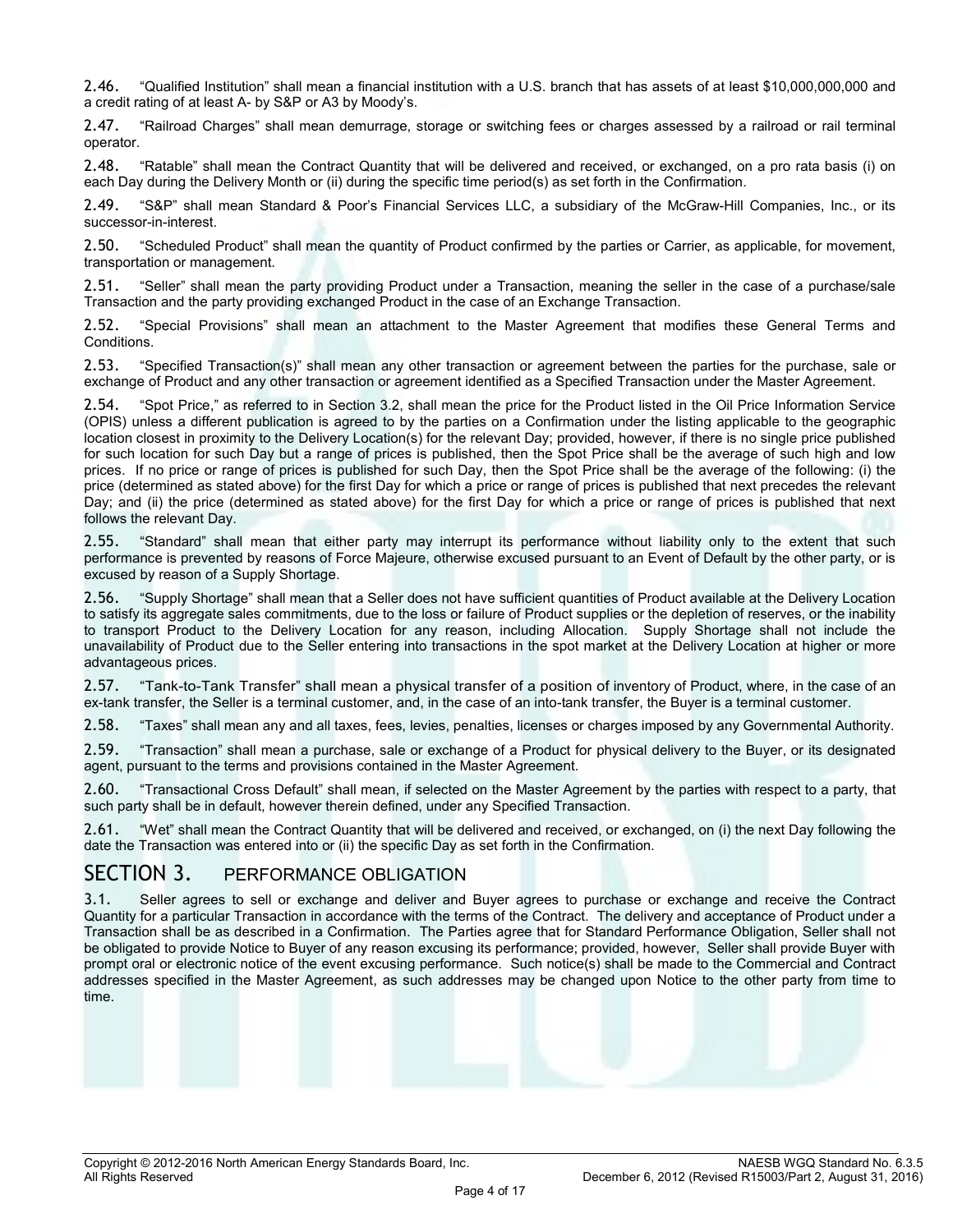### The parties have selected either the "Cover Standard" or the "Spot Price Standard" as indicated on the Master Agreement.

### Cover Standard:

3.2. The sole and exclusive remedy of the parties in the event of a breach of an obligation to deliver or receive Product shall be recovery of the following: (i) in the event of a breach by Seller on any Day(s), payment by Seller to Buyer in an amount equal to the positive difference, if any, between the purchase price paid by Buyer utilizing the Cover Standard and the Price, adjusted for commercially reasonable differences in transportation costs to or from the Delivery Location(s), multiplied by the difference between the Contract Quantity and the quantity actually delivered by Seller for such Day(s) excluding any quantity for which no replacement is available; or (ii) in the event of a breach by Buyer on any Day(s), payment by Buyer to Seller in the amount equal to the positive difference, if any, between the Price and the price received by Seller utilizing the Cover Standard for the resale of such Product, adjusted for commercially reasonable differences in transportation costs to or from the Delivery Locations(s), multiplied by the difference between the Contract Quantity and the quantity actually received by Buyer for such Day(s) excluding any quantity for which no sale is available; and (iii) in the event that Buyer has used commercially reasonable efforts to replace the Product or Seller has used commercially reasonable efforts to sell the Product to a third party, and no such replacement or sale is available for all or any portion of the Contract Quantity of Product, then in addition to (i) or (ii) above, as applicable, the sole and exclusive remedy of the performing party with respect to the Product not replaced or sold shall be an amount equal to any unfavorable difference between the Price and the Spot Price, adjusted for such transportation to the applicable Delivery Location, multiplied by the quantity of such Product not replaced or sold. Imbalance Charges shall not be recovered under this Section 3.2, but Seller and/or Buyer shall be responsible for Imbalance Charges, if any, as provided in Section 4.3. The amount of such unfavorable difference shall be payable within five Business Days after presentation of the performing party's invoice, which shall set forth the basis upon which such amount was calculated.

### Spot Price Standard:

3.2. The sole and exclusive remedy of the parties in the event of a breach of an obligation to deliver or receive Product shall be recovery of the following: (i) in the event of a breach by Seller on any Day(s), payment by Seller to Buyer in an amount equal to the difference between the Contract Quantity and the actual quantity delivered by Seller and received by Buyer for such Day(s), multiplied by the positive difference, if any, obtained by subtracting the Price from the Spot Price; or (ii) in the event of a breach by Buyer on any Day(s), payment by Buyer to Seller in an amount equal to the difference between the Contract Quantity and the actual quantity delivered by Seller and received by Buyer for such Day(s), multiplied by the positive difference, if any, obtained by subtracting the applicable Spot Price from the Price. Imbalance Charges shall not be recovered under this Section 3.2, but Seller and/or Buyer shall be responsible for Imbalance Charges, if any, as provided in Section 4.3. The amount of such unfavorable difference shall be payable within five Business Days after presentation of the performing party's invoice, which shall set forth the basis upon which such amount was calculated.

3.3. With respect to Exchange Transactions, the parties agree that if one party fails to perform its delivery obligations under the Transaction except during an event of Force Majeure, unless otherwise indicated on the Confirmation, the other party is required to perform its delivery obligations under the Transaction and shall be entitled to damages for the deficient volumes calculated in accordance with Section 3.2.

3.4. In the event that more than one Transaction with the same Delivery Location exists between the Parties for any particular Delivery Period, all Firm Transactions shall be deemed delivered and received before any Standard Transactions.

3.5. Seller shall only accept a claim of the Buyer for Product shortages on rail car or tank truck shipments when (i) the Product shortage for the relevant Month is in excess of one percent (1%) of the total loaded quantity recorded on the bill(s) of lading for such Month, (ii) the Buyer promptly notifies the Seller by telephone (followed by prompt written confirmation) of the Product shortage, (iii) the Buyer provides the Seller with a summary for the relevant Month of all loaded quantities, and (iv) the Buyer obtains a sworn affidavit attesting to the Product shortages from the destination railroad agent or delivering Carrier and submits said affidavit to the Seller with the Buyer's claim of Product shortage. All Claims by Buyer for Product shortages shall be made to Seller within the greater of five Business Days of Product Delivery or the time period required by Applicable Law or shall be conclusively deemed waived by Buyer, and Seller shall have no liability with respect thereto.

3.6 In the event of a Supply Shortage for all of its Standard Transactions at a Delivery Location, Seller shall (i) reduce its deliveries at the Delivery Location on a pro rata basis, based on the Contract Quantities and (ii) have no obligation to purchase Product from other sources to supply Buyer at the Delivery Location nor provide an alternative mode of transportation or alternate Delivery Location. No delay, failure or omission by Seller in the performance of any Standard obligation shall be deemed a breach of this Contract nor shall it create any liability for any damages whatsoever if such delay, failure or omission arises from any Supply Shortage.

### SECTION 4. TRANSPORTATION, NOMINATIONS AND IMBALANCES

4.1. Unless otherwise set forth in the Confirmation, Seller shall be responsible for all arrangements necessary to deliver Product hereunder to the Delivery Location(s) and Buyer shall be responsible for all arrangements necessary to receive Product at the Delivery Location(s). Nothing herein shall be interpreted to require Seller to deliver Product or Buyer to receive Product at any location(s) not agreed to as the Delivery Location(s).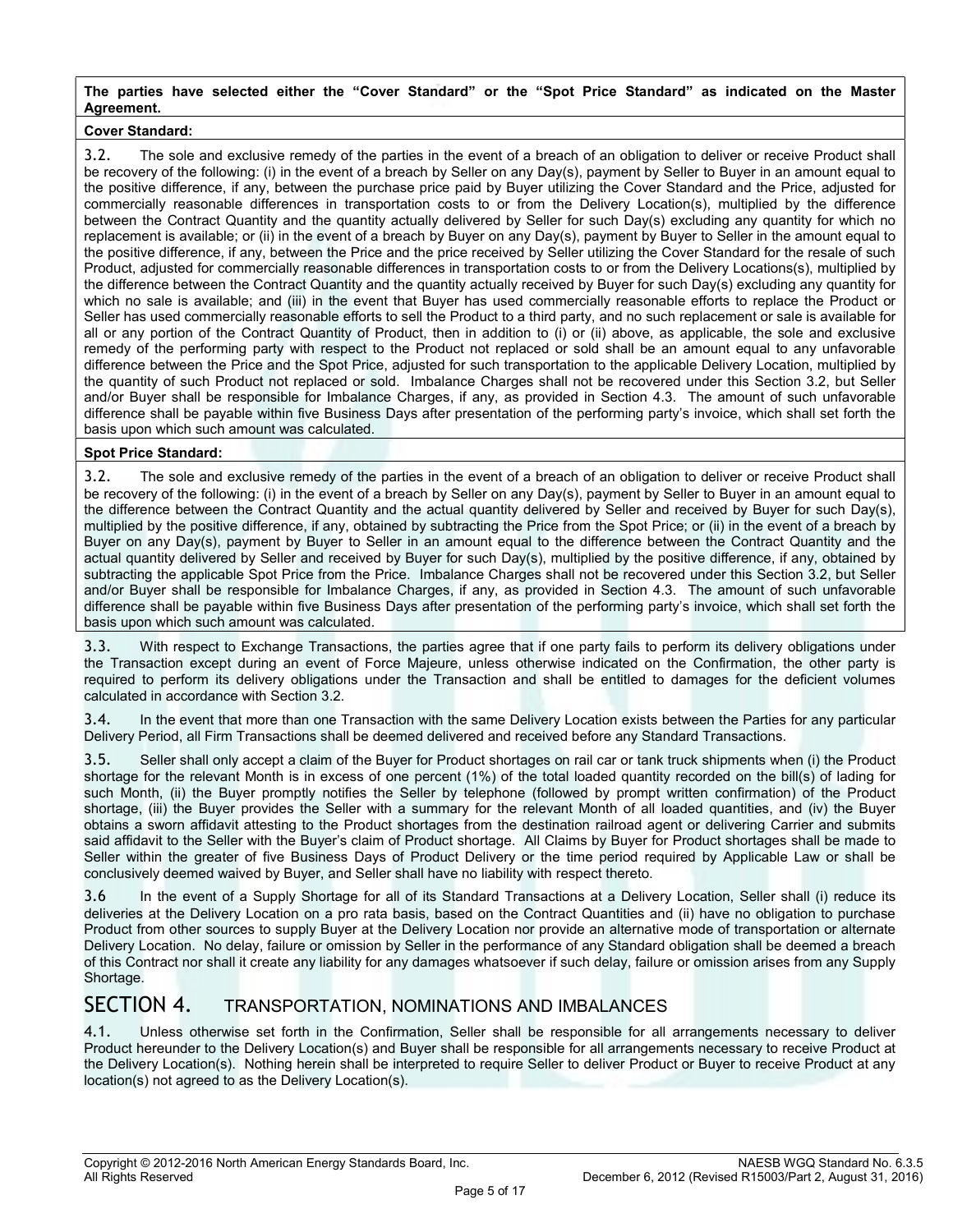4.2. The parties shall coordinate their transportation activities, giving sufficient time to meet the deadlines of the affected Carrier(s). Each party shall give the other party timely prior Notice of the quantities of Product to be delivered and received, sufficient to meet the requirements of their respective Carrier(s) involved in the Transaction. Each party shall promptly notify the other party if such party becomes aware that actual deliveries at the Delivery Location(s) are greater or lesser than the Scheduled Product.

4.3. The parties shall use commercially reasonable efforts to avoid imposition of any Imbalance Charges. If Buyer or Seller receives an invoice from a Carrier that includes Imbalance Charges, the parties shall determine the validity as well as the cause of such Imbalance Charges. If the Imbalance Charges were incurred as a result of Buyer's timely receipt of quantities of Product greater than or less than the Scheduled Product, then Buyer shall pay for such Imbalance Charges or reimburse Seller for such Imbalance Charges paid by Seller. If the Imbalance Charges were incurred as a result of Seller's timely delivery of quantities of Product greater than or less than the Scheduled Product, then Seller shall pay for such Imbalance Charges or reimburse Buyer for such Imbalance Charges paid by Buyer. The party invoking Force Majeure may be responsible for any Imbalance Charges related to its interruption after scheduling is made to the Carrier and until the change in deliveries and or receipts is confirmed by such Carrier.

4.4. If rail cars are to be used for the transportation of Product, the following shall apply:

(i) Rail cars provided by Seller for loading shall be subject to the following:

a. Buyer shall provide Seller on or before the 25<sup>th</sup> Day of each Month notification of intent to use Seller's rail cars for loading.

- b. Buyer shall provide Seller the number of rail cars required for loading.
- c. Buyer shall provide Seller shipping dates or number of rail loading spots required for the following Month.

d. Buyer shall provide Seller complete shipping instructions and/or shipping (export) documentation for shipments destined to points in or outside of the United States (Shipping Documentation) no later than five Days prior to shipping. If Buyer fails to provide Shipping Documentation within the five Days or makes changes to the Shipping Documentation after such date, Seller's obligation to deliver the Contract Quantity for such month shall be on a commercially reasonable efforts basis only.

- e. Seller shall provide shipping instructions (bill of lading) to the origin railroad.
- f. Seller shall comply with all Applicable Laws and railroad tariffs for loading of Product in rail cars.

g. Seller shall be responsible for all Railroad Charges caused by Seller at the origin for the loading of rail cars. Buyer shall be responsible for all Railroad Charges caused by Buyer at the origin for the loading of rail cars.

h. Buyer shall be responsible for all Railroad Charges at destination for the unloading of rail cars.

i. Once the Seller's rail cars arrive at the destination and the loaded rail cars are considered Placed by delivering railroad, the Buyer will pay Seller a "use" or "detention" charge for rail cars provided by Seller at a cost of \$50 per rail car per Day after five Business Days after rail cars are Placed by the delivering railroad. The payment of a "use" or "detention" charge to Seller will end once the loaded car has been returned to the delivering railroad as an "empty". The Buyer shall not be liable to Seller to the extent the delay in unloading and/or returning the tank cars was caused by Seller. "Placed" shall mean notification by the rail car Carrier that the rail car (1) is available for placement or that the rail car has arrived at the final railroad controlled facility and is available for delivery to the final destination, (2) has arrived at its rail destination, or (3) has been placed at the consignee.

If rail cars are diverted by Buyer on route to a new destination (Diversion), Buyer shall be responsible for all railroad line haul freight charges and fuel surcharges from origin to destination and for all Diversion charges. "Diversion" means a change or other modification to the route of a shipment or to the destination or consignee of a freight movement from that specified in the Shipping Documentation.

(ii) Rail cars provided by Buyer for loading shall be subject to the following:

a. Seller shall provide Buyer the number of rail car spots available for loading and an estimated date of when the loading can be accomplished.

b. Buyer shall provide Seller a list of rail cars sent to Seller's loading facility at least five Days in advance of arrival at origin.

c. Buyer shall provide Seller complete shipping instructions and/or shipping (export) documentation for shipments destined to points in and outside of the United States (Shipping Documentation) no later than five Days prior to shipping. If Buyer fails to provide Shipping Documentation within the five Days or makes changes to the Shipping Documentation after such date, Seller's obligation to deliver the Contract Quantity for such month shall be on a commercially reasonable efforts basis only.

- d. Seller shall provide shipping instructions (bill of lading) to the origin railroad.
- e. Seller shall comply with all Applicable Laws and railroad tariffs for loading of Product in rail cars.
- f. Seller shall be responsible for all Railroad Charges caused by Seller at the origin for the loading of rail cars. Buyer shall be responsible for all Railroad Charges caused by Buyer at the origin for the loading of rail cars.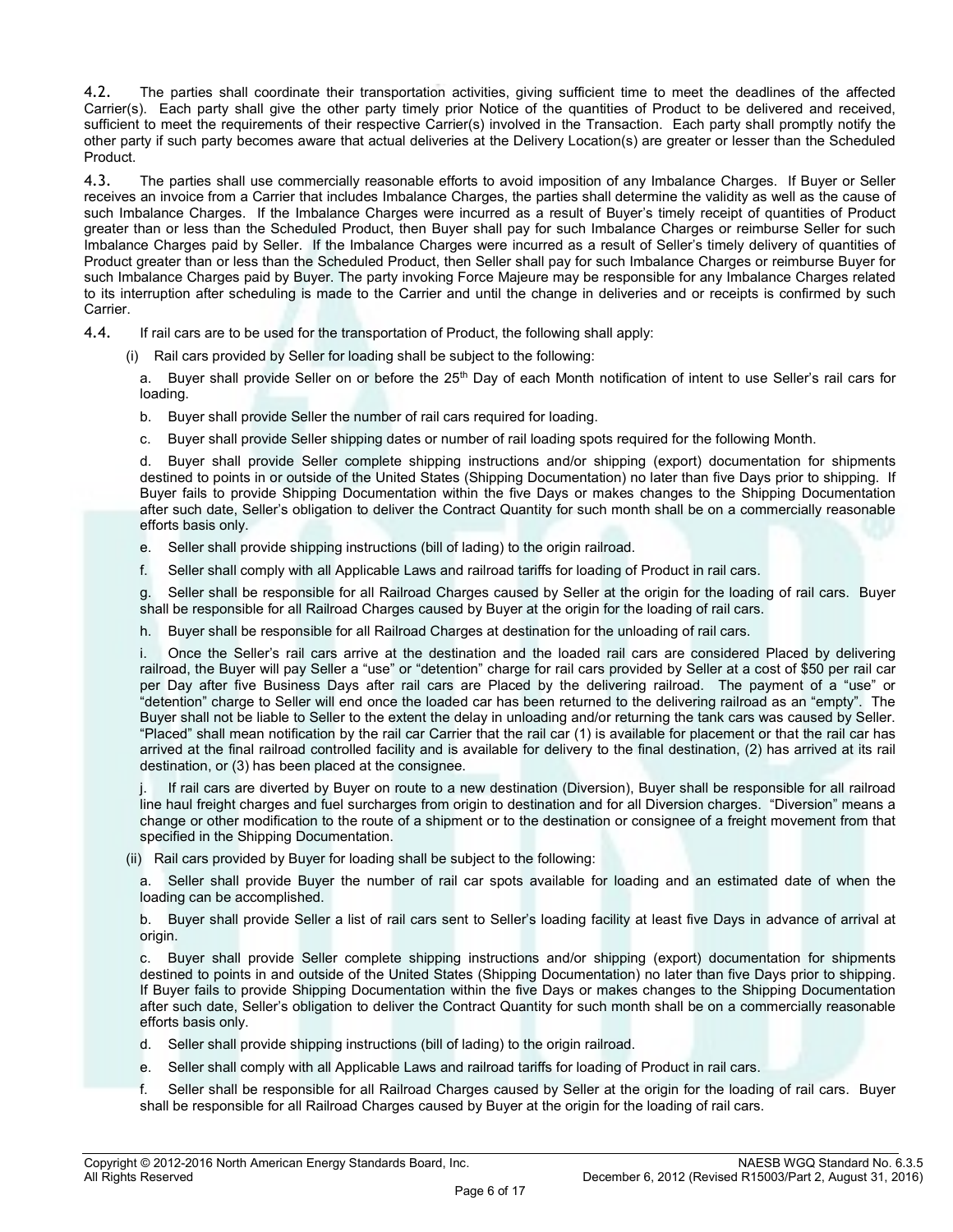g. Buyer shall be responsible for all Railroad Charges at origin for the loading of rail cars due to improper scheduling of Buyer's controlled rail cars or Buyer's failure to ship the Contract Quantity. Buyer shall not be responsible for the Railroad Charges described herein due to Force Majeure or Seller's failure to sell or deliver any volume of Product up to the Contract Quantity.

h. Buyer shall be responsible for all Railroad Charges at destination for the unloading of rail cars.

i. Buyer shall be responsible for all railroad line haul freight charges and fuel surcharges from origin to destination and for all Diversion charges.

j. Seller shall use commercially reasonable efforts to deliver the Contract Quantity of Product for a Month in accordance with the shipping dates requested by Buyer for such Month. Seller shall have no liability to Buyer for failing to meet such requested shipping dates, except for Railroad Charges under (f).

4.5 If delivery of any Product is to be accomplished by waterborne, tank truck or rail transport via any facility owned or operated by a party or an Affiliate of such party, the other party may be required by the terminal operator to be a party to a written agreement regarding access to and operations at the applicable terminal.

4.6 Either party, acting in a commercially reasonable manner, may (i) reject any rail cars, tank trucks, barges, vessels, or containers presented for loading or unloading by the other party or the other party's Carrier that would present an unsafe or potentially unsafe situation and/or (ii) refuse to load/unload, transfer, or handle any Product under any conditions it deems unsafe that are caused by drivers, personnel, equipment and/or procedures. The rejecting party shall be entitled to claim an event of Force Majeure based upon such actions; provided, however, the other party shall be entitled to dispute the legitimacy of the claimed event of Force Majeure.

## SECTION 5. QUALITY AND MEASUREMENT

5.1. All Product delivered under this Contract shall meet the specification for that Product, if any, set forth in the applicable Confirmation or the Product specification attached thereto. If no Product specification is set forth, all Product delivered under this Contract shall meet the latest GPA specifications for that Product and contain no deleterious substances or concentrations of any contaminants that may make it or its components commercially unacceptable in general industry application.

5.2. All Product delivered shall be measured in the manner customarily utilized and available at the Delivery Location in accordance with one of the alternatives appropriate for the type of transportation as listed below (in order of preference). All measurements and calibrations shall be made in accordance with industry standards.

(i) For deliveries via rail cars, the quantity shall be determined by (a) custody meters, (b) gauging of the rail cars and calculations using official rail car capacity tables, or (c) weighing.

(ii) For deliveries via tank truck, the quantity shall be determined by (a) custody meters, (b) weighing, or (c) slip tube or rotary gauging device and calculations using applicable tank capacity tables.

(iii) For deliveries via pipelines or storage facilities, the quantity shall be determined by calibrated custody transfer meter(s) in accordance with the Carrier's applicable tariff or governing documents.

(iv) For deliveries via ships or barges, the quantity shall be determined by (a) custody meters, (b) gauging of static shore tanks and calculations using official tank capacity tables, or (c) hand gauging of ships or barges and calculations using official capacity tables by a mutually acceptable independent inspector. Each party shall pay one-half of the independent inspector's fees and charges.

(v) For deliveries via Tank-to-Tank Transfers, the quantity shall be determined by (a) custody meter readings taken at the time of delivery at the storage facility where transfer of title occurs pursuant to Section 8.1 or (b) hand gauging of static tanks and calculations using official capacity tables by a mutually acceptable independent inspector. Each party shall pay one-half of the independent inspector's fees and charges.

The parties agree that if metering systems are used for quantity determinations, they will not allow vapor return or will compensate for any vapor return. All quantities and equilibrium vapor pressure shall be corrected to sixty degrees Fahrenheit (60° F), and all measurements will be performed in accordance with industry standards.

5.3. Excluding deliveries via pipelines, Buyer may, prior to unloading of the Product and in no case greater than five Business Days after the Product's arrival at the agreed upon destination, obtain samples of the Product from an appropriate location on the rail cars, tank truck, barge or ship, as applicable, and/or the loading/unloading facilities connected to such means of transport in a manner consistent with applicable industry testing and sampling standards. If the Buyer elects to obtain such samples of the Product, the Buyer will (i) be responsible for arranging for analysis of such samples, by a qualified laboratory or testing organization, all at the Buyer's expense and (ii) provide reasonable Notice to the Seller of the time of the sample collecting. Each party shall be entitled to have its representatives present during all loadings, unloadings, tests and measurements involving delivery of Product. If Buyer fails to (a) obtain samples, (b) provide Notice of the testing or (c) provide Notice of any alleged Offspec Product based on the sampling within the greater of five Business Days or the minimum time period required by Applicable Law along with supporting test results and information and documentation (collectively the "Product Rejection Notice"), the Seller shall have no liability for any defect in the quality of Product, and the Product will be deemed accepted. Measurement, sampling and analysis will be conducted in accordance with the industry standards applicable to the sampling methodology used. All such standards are incorporated herein for all purposes, including all revisions of those standards adopted and in effect during the term of this Contract. If the Buyer timely rejects Product pursuant to the procedure set forth above, the Buyer shall retain possession of such Product without unloading the Product until the Seller has had the opportunity to inspect and test the Product; provided,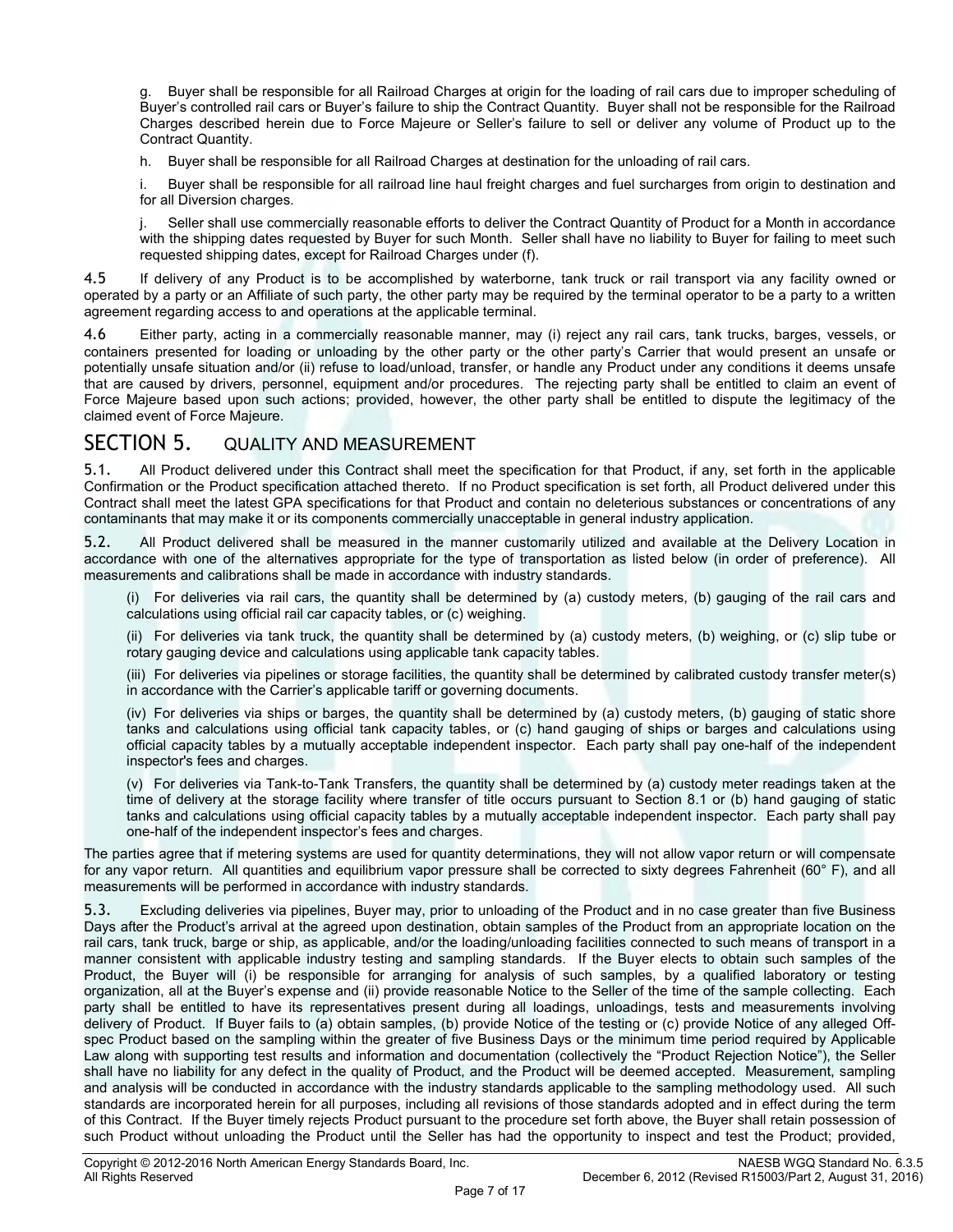however, the Buyer shall not be obligated to retain such Product beyond ten Days following the Product Rejection Notice. If the rejected Product is unloaded by the Buyer prior to the expiration of the ten Day period, then Seller shall have no liability for any defect in the quality of Product, and the Product will be deemed accepted. If the Seller does not take possession of the rejected Product within the referenced ten Day period, the Buyer will be entitled to dispose of the Product at the Seller's cost and expense (provided such costs and expenses are reasonably incurred). If it is established that the delivered Product met the applicable quality specifications, Buyer shall be responsible for damages resulting from its wrongful rejection.

5.4. For Product delivered via pipeline, the Product shall meet the quality specifications of the receiving Carrier. If the Product does not meet such specifications, Buyer may suspend performance of its obligations to purchase and receive Product delivered by the Seller until such time as the Product meets such specifications; provided, however, if the pipeline notifies the Buyer about the shipment of Off-spec Product, the Buyer shall provide Notice to the Seller within five Business Days after the Buyer obtains actual or constructive notice of the Off-spec Product from the subject Carrier. If Buyer fails to provide Notice to the Seller that fully specifies all claimed defects along with any supporting information and documentation, the Seller shall have no liability for any defect in the quality of Product, and the Product will be deemed accepted. Upon receipt of the Buyer's Off-spec Product notice under this section, Seller shall immediately undertake and diligently pursue such acts as may be necessary to correct such alleged failure so as to deliver Product that conforms with the applicable Product specification. If the Buyer has complied with its obligations under this Section 5.4, Buyer may, at any time and from time to time, reject any alleged Off-spec Product and refuse or suspend receipt of such alleged Off-spec Product; provided, however, if it is established that the delivered Product met the applicable quality specifications, Buyer shall be responsible for damages resulting from its wrongful rejection.

5.5 Subject to Sections 5.3, 5.4 and the limitation of damages set forth in Section 13, (i) Seller shall be responsible for and must pay all penalties, fines, charges, costs or other amounts assessed by a Carrier in respect of any Off-spec Product and (ii), with respect to deliveries made via a pipeline, Seller shall also be responsible for all costs associated with the return and/or disposal of Off-spec Product as well as any costs reasonably incurred by Buyer in taking steps to mitigate the effects caused by Seller's delivery of Off-spec Product, including special costs of handling, treating, refractionating or processing of any products contaminated by any Off-spec Product. In addition to the Buyer's remedies in Section 5, Buyer and Seller may agree to an adjustment of the Price, and, in such event, Buyer shall be deemed to have accepted the Off-spec Product.

5.6 Each party agrees that its agents and employees shall comply with all safety regulations of the other when such agents and employees are upon the premises of the other in connection with the performance of the Contract.

## SECTION 6. TAXES

6.1. Seller shall pay or cause to be paid all Taxes on or with respect to the Product prior to the Delivery Location(s) where title is transferred pursuant to Section 8.1. Buyer shall pay or cause to be paid all Taxes on or with respect to the Product at the Delivery Location(s) where title is transferred pursuant to Section 8.1 and all Taxes after such Delivery Location(s). If a party is required to remit or pay Taxes that are the other party's responsibility hereunder, the party responsible for such Taxes shall promptly reimburse the other party for such Taxes. Any party entitled to an exemption from any such Taxes or charges shall promptly furnish the other party a certificate of exemption or other reasonably satisfactory evidence of exemption for any Taxes.

### 6.2. SELLER SHALL INDEMNIFY, DEFEND AND HOLD BUYER HARMLESS FROM AND AGAINST ANY CLAIMS WITH RESPECT TO TAXES FOR WHICH SELLER IS LIABLE, AND BUYER SHALL INDEMNIFY, DEFEND AND HOLD SELLER HARMLESS FROM AND AGAINST ANY CLAIMS WITH RESPECT TO TAXES FOR WHICH BUYER IS LIABLE.

## SECTION 7. BILLING, PAYMENT AND AUDIT

7.1. Unless otherwise agreed in a Confirmation, Seller shall invoice Buyer for Product delivered and received and for any other applicable charges, providing supporting documentation acceptable in industry practice to support the amount charged. If the actual quantity delivered is not known by the billing date, billing will be prepared based on the quantity of Scheduled Product. The invoiced quantity will then be adjusted to the actual quantity as soon thereafter as actual delivery information is available.

7.2. For Exchange Transactions, each party shall provide to the other party, at the close of each Month, an exchange statement-invoice covering the Exchange Differentials, if any, payable during that Month. In the event of a conflict between the exchange statements-invoices, all sums agreed to between the exchange statements-invoices shall be paid, and the parties shall promptly reconcile all areas of disagreement.

7.3. Payments shall be due on the Payment Date. In the event that Buyer and Seller are each required to pay an amount under Transactions on the same Payment Date, then such amounts with respect to each party may be aggregated and the parties shall discharge their obligations to pay through netting, as indicated by the election of the parties on page 1 of the Master Agreement, in which case the party, if any, owing the greater amount shall pay to the other party the difference between the amounts owed.

7.4. Exchange Transactions under this Contract shall be on a unit-for-unit basis (Gallons or Barrels). Unless otherwise provided in the applicable Confirmation, the quantities of Product delivered hereunder shall be kept in approximate balance throughout the term of the Exchange Transaction; provided, however, small imbalances may be carried forward from Month-to-Month upon agreement by the parties. Upon termination of this Contract for any reason, the party having received the smaller volume of Product shall continue to receive Product from the other party until the deliveries of each party to the other are as nearly equal in quantity as loading via the designated transportation mode pursuant to the relevant Transaction will permit. Any small balance then due either party may be invoiced to the other party at the then mutually agreed upon market price of the Product at the Delivery Location(s).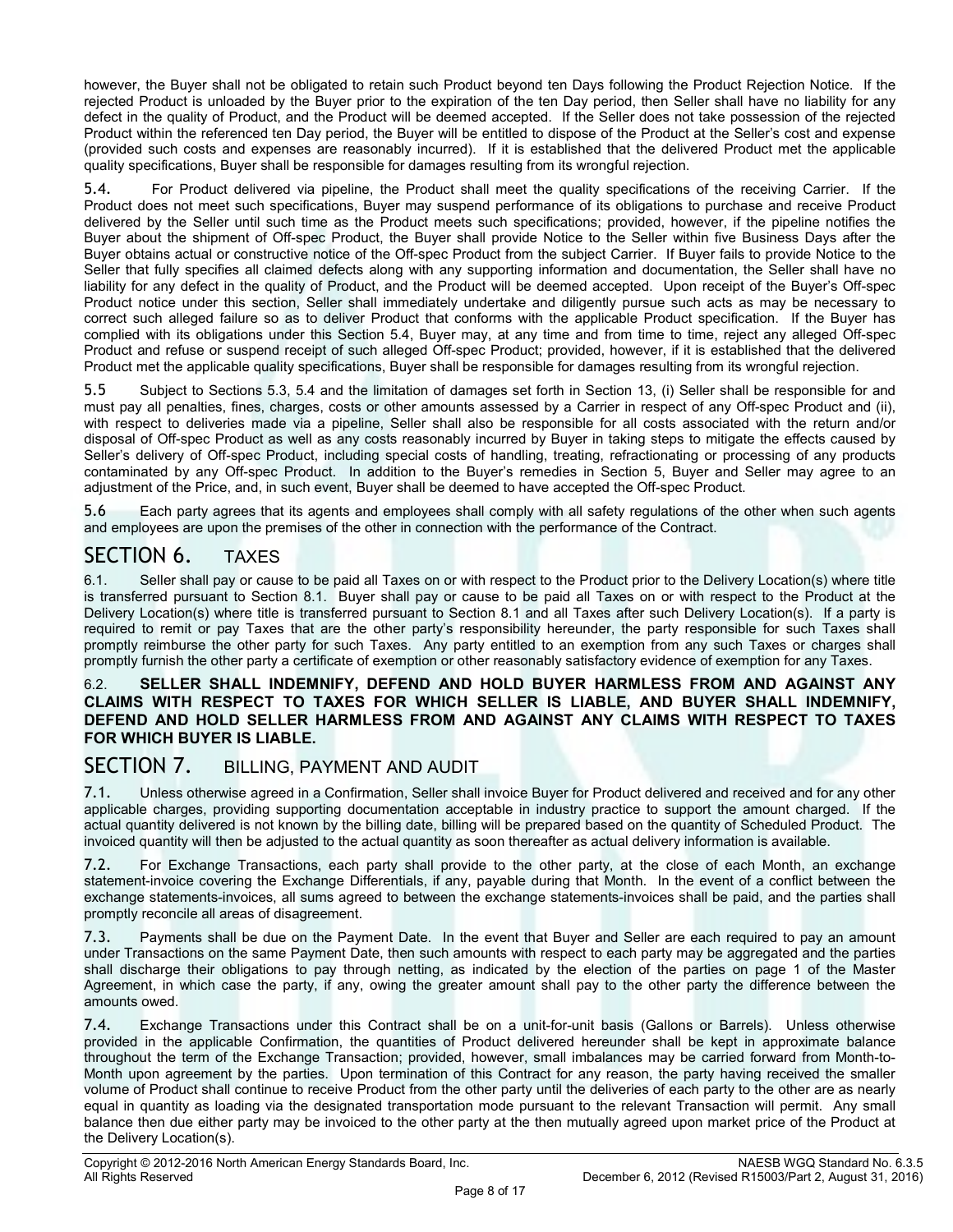7.5. If the invoiced party, in good faith, disputes the amount of any such invoice or part thereof, such invoiced party will pay such amount as it concedes to be correct; provided, however, if the invoiced party disputes the amount due, it must provide supporting documentation acceptable in industry practice to support the amount paid or disputed. In the event the parties are unable to resolve such dispute, either party may pursue any remedy available at law or in equity to enforce its rights pursuant to this Section 7.5.

7.6. Any amounts due to a party hereunder and not received in the time period set forth above shall bear interest at the Interest Rate from the Payment Date until the date payment is made.

7.7. A party shall have the right, at its own expense, upon reasonable Notice and at reasonable times, to examine and audit and to obtain copies of the relevant portion of the books, records and telephone recordings of the other party only to the extent reasonably necessary to verify the accuracy of any statement, charge, payment or computation made under this Contract. This right to examine, audit and obtain copies shall not be available with respect to proprietary information not directly relevant to Transactions under this Contract. All statements, invoices, and billings shall be conclusively presumed final and accurate, and all associated Claims for under- or overpayments shall be deemed waived unless such statements, invoices or billings are objected to in writing, with adequate explanation and/or documentation, within two years from the date the statements-invoices, invoices or billings forming the underlying basis of the claim were rendered. All retroactive adjustments under this Section 7 shall be paid in full by the party owing payment within thirty Days of Notice and substantiation of such inaccuracy.

7.8. Each party shall maintain such complete, accurate and up-to-date records and accounts as may be necessary to the performance of its respective duties and obligations under this Contract and as appropriate in accordance with good business practices. Each party shall retain all such books and records for two years after creation thereof.

7.9. Each party's exercise of any rights reserved under this Section shall be without prejudice to any claim for damages or other rights or remedies available to it under this Contract or Applicable Law.

## SECTION 8. TITLE, WARRANTY AND INDEMNITY

8.1. Title to the Product and risk of loss associated with the Product shall pass to the Buyer upon delivery at the specified Delivery Location(s), when completed as follows:

- (i) When the Delivery Location is point of origin:
	- a. To ships or barges, when the Product has passed the vessel's loading flange;
	- b. To rail cars, when the Product has passed the rail car's loading connection;
	- c. To pipelines, when the Product has passed the outlet flange of the meter measuring the Product for delivery; and

d. To tank trucks, when the Product has passed the Seller's loading equipment for open hatch deliveries and when the Product enters the tank truck's loading equipment for all other deliveries.

- (ii) When the Delivery Location is point of destination:
	- a. From ships or barges, when the Product has passed the vessel's discharge flange;
	- b. From rail cars, when Carrier delivers the rail car containing the Product to the destination;
	- c. From pipelines, when the Product has passed the upstream flange of the meter measuring the Product for delivery; and
	- d. From tank trucks, when the Product has passed the tank truck's delivery equipment.

(iii) For a Tank-to-Tank Transfer,

a. In the case of an ex-tank transfer, as the Product passes the outlet flange of Seller's storage tank from which the Product is being delivered, or

b. In the case of an into-tank transfer, as the Product passes the inlet flange of Buyer's storage tank to which the Product is being delivered, each as evidenced by the operative transfer documentation or the books and records of the terminal operator.

(iv) For an In-Tank Transfer, as specified in the pipeline or storage facility authorization or other similar Product transfer documentation that authorizes the transfer of title for a specified quantity of the Product at the Delivery Location, or, in the absence of such documentation, upon the date of transfer shown in the title transfer documentation provided to such operator.

Notwithstanding the foregoing, title to and risk of loss associated with Off-spec Product shall remain with Seller until it is either accepted or deemed to be accepted by Buyer.

8.2. Seller represents and warrants that (i) it has good title to all Product delivered by it hereunder, (ii) it has the right to sell and transfer title to the same and (iii) said Product is free and clear of all liens, Claims and encumbrances. **SELLER AGREES** TO INDEMNIFY, DEFEND AND HOLD BUYER HARMLESS FROM AND AGAINST ANY LOSS, CLAIM OR DEMAND BY REASON OF ANY FAILURE OF SUCH TITLE OR BREACH OF THIS WARRANTY.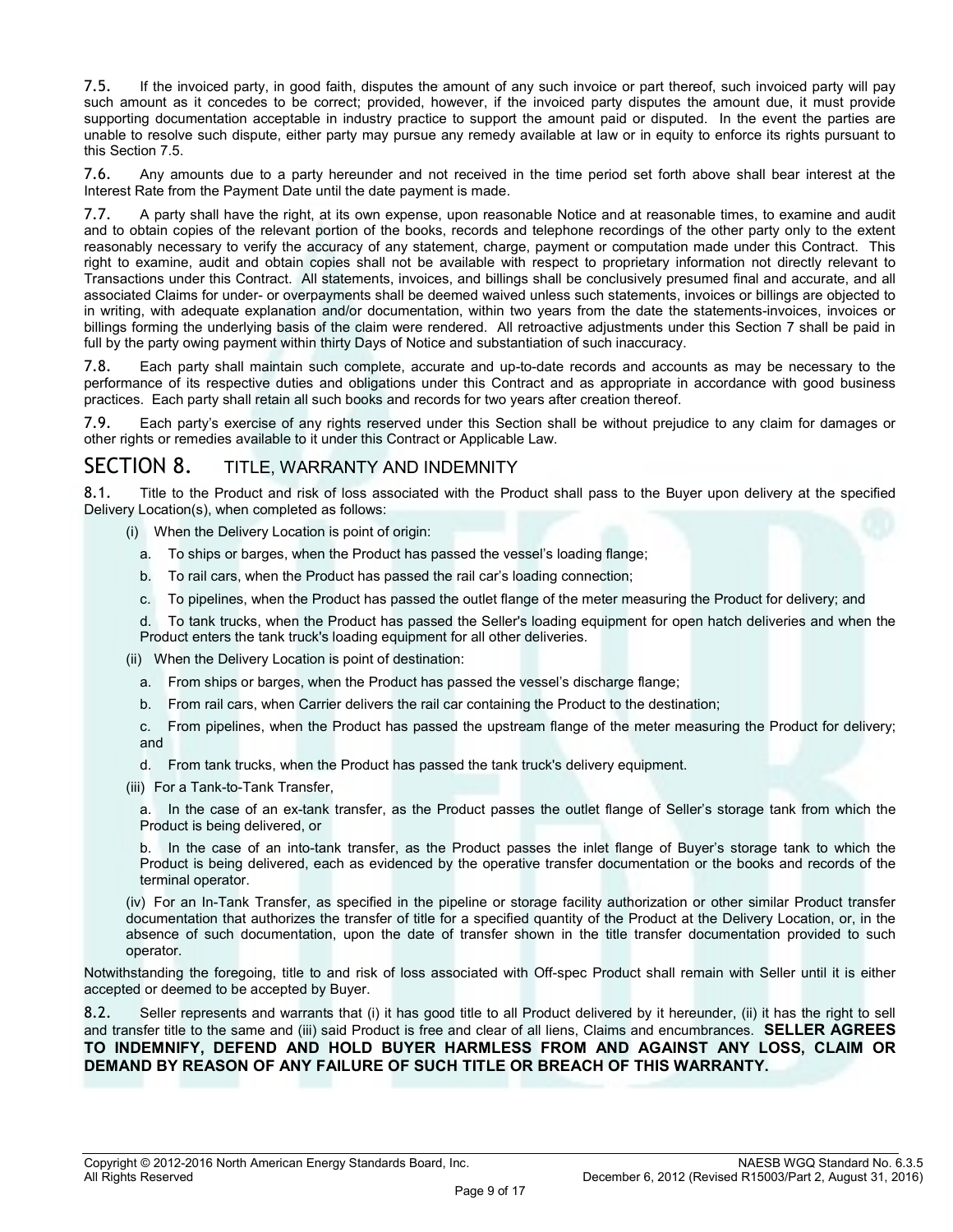8.3. Buyer acknowledges that it has been adequately warned by Seller of the risks associated with handling, using, transporting, storing and disposing of the Product, including without limitation those set forth in Seller's Material Safety Data Sheets (MSDS) for the Product, and Buyer acknowledges that it has received and understands the contents thereof. Buyer acknowledges that it is familiar with the Product and further acknowledges its separate and independent knowledge of risks associated with the Product. Seller and Buyer will maintain compliance with all safety and health related governmental requirements concerning the Product and will take steps as are reasonable and practicable to inform their respective employees, agents, contractors, transporters and customers of any hazards or risks associated with the Product, including, but not limited to, dissemination of pertinent information contained in the MSDS, as appropriate.

BUYER AGREES TO INDEMNIFY, DEFEND AND HOLD SELLER HARMLESS FROM AND AGAINST ANY CLAIMS, LIABILITIES, DAMAGES, COSTS AND EXPENSES (INCLUDING REASONABLE ATTORNEY'S FEES) BROUGHT AGAINST OR SUFFERED OR INCURRED BY SELLER, ITS EMPLOYEES, AGENTS, CONTRACTORS OR OTHER THIRD PARTIES, TO THE EXTENT SUCH CLAIMS ARISE OUT OF THE FAILURE OF BUYER TO PASS ON TO ITS EMPLOYEES, AGENTS, CONTRACTORS, OR OTHER THIRD PARTIES THE NECESSARY WARNINGS WITH REGARD TO THE PRODUCT.

8.4 UNLESS OTHERWISE EXPRESSLY STATED IN THE CONTRACT, NEITHER PARTY MAKES ANY OTHER WARRANTIES, EXPRESS OR IMPLIED, INCLUDING, WITHOUT LIMITATION, ANY IMPLIED WARRANTY OF MERCHANTABILITY OR FITNESS FOR ANY PARTICULAR PURPOSE, EVEN IF SUCH PURPOSE IS KNOWN TO THE SELLER.

8.5 The parties agree, to the fullest extent permitted by law and regardless of the presence or absence of insurance, as follows:

(i) SELLER SHALL HAVE RESPONSIBILITY FOR AND ASSUME ANY LIABILITY WITH RESPECT TO THE PRODUCT PRIOR TO ITS DELIVERY TO BUYER AT THE DELIVERY LOCATION(S). SELLER SHALL RELEASE, DEFEND, INDEMNIFY AND HOLD BUYER AND ITS AFFILIATES, AND THEIR RESPECTIVE DIRECTORS, OFFICERS, MEMBERS, EMPLOYEES AND AGENTS, HARMLESS FROM ANY AND ALL CLAIMS OR ANY LIABILITY ARISING FROM OR ON ACCOUNT OF CLAIMS OF TITLE, PERSONAL INJURY, DEATH OR PROPERTY DAMAGE (A) THAT ARISE FROM FACTS OR CIRCUMSTANCES THAT OCCUR BEFORE DELIVERY OF PRODUCT TO BUYER UNDER THIS CONTRACT OR (B) THAT ARISE OUT OF THE DELIVERY BY SELLER OF ANY OFF-SPEC PRODUCT TO BUYER, UNLESS THE BUYER ACCEPTS OR IS DEEMED TO HAVE ACCEPTED ANY OFF-SPEC PRODUCT.

(ii) BUYER SHALL HAVE RESPONSIBILITY FOR AND ASSUME ANY LIABILITY WITH RESPECT TO THE PRODUCT UPON AND AFTER ITS DELIVERY TO BUYER AT THE DELIVERY LOCATION(S). BUYER SHALL RELEASE, DEFEND, INDEMNIFY AND HOLD SELLER AND ITS AFFILIATES, AND THEIR RESPECTIVE DIRECTORS, OFFICERS, MEMBERS, EMPLOYEES AND AGENTS, HARMLESS FROM ANY AND ALL CLAIMS OR ANY LIABILITY ARISING FROM OR ON ACCOUNT OF CLAIMS OF TITLE, PERSONAL INJURY, DEATH OR PROPERTY DAMAGE THAT ARISE FROM FACTS OR CIRCUMSTANCES THAT OCCUR AT OR AFTER DELIVERY OF PRODUCT TO BUYER UNDER THIS CONTRACT, EXCEPT WITH RESPECT TO CLAIMS THAT ARISE OUT OF THE DELIVERY BY SELLER OF OFF-SPEC PRODUCT TO BUYER OR ITS AGENTS, UNLESS THE BUYER ACCEPTS OR IS DEEMED TO HAVE ACCEPTED ANY OFF-SPEC PRODUCT.

(iii) NOTWITHSTANDING THE ABOVE, THE PARTIES AGREE THAT A PARTY SHALL NOT BE OBLIGATED TO INDEMNIFY THE OTHER PARTY UNDER THIS SECTION 8 TO THE EXTENT THE CLAIMS ARISE FROM OR ARE CAUSED BY THE NEGLIGENCE, GROSS NEGLIGENCE OR WILLFUL MISCONDUCT OF THE OTHER PARTY, OR ITS AFFILIATES AND THEIR RESPECTIVE DIRECTORS, OFFICERS, MEMBERS, EMPLOYEES AND AGENTS.

### SECTION 9. NOTICES

9.1. All Confirmations, statements, invoices, payment instructions and other communications made pursuant to the Contract ("Notices") shall be made to the addresses specified on page 2 of the Master Agreement, as such addresses may be changed upon Notice to the other party from time to time.

9.2. All Notices required hereunder shall be in writing and may be sent by facsimile or mutually acceptable electronic means, a nationally recognized overnight courier service, first class mail or hand delivery.

9.3. Notice shall be considered given when received on a Business Day by the addressee. In the absence of proof of the actual receipt date, the following presumptions will apply. Notices sent by facsimile shall be deemed to have been received upon the sending party's receipt of its facsimile machine's confirmation of successful transmission. If the Day on which such facsimile is received is not a Business Day or is after 5:00 p.m. on a Business Day, then such facsimile shall be deemed to have been received on the next following Business Day. Notice by overnight mail or courier shall be deemed to have been received on the next Business Day after it was sent or such earlier time as is confirmed by the receiving party. Notice via first class mail shall be considered delivered five Business Days after the postmark date.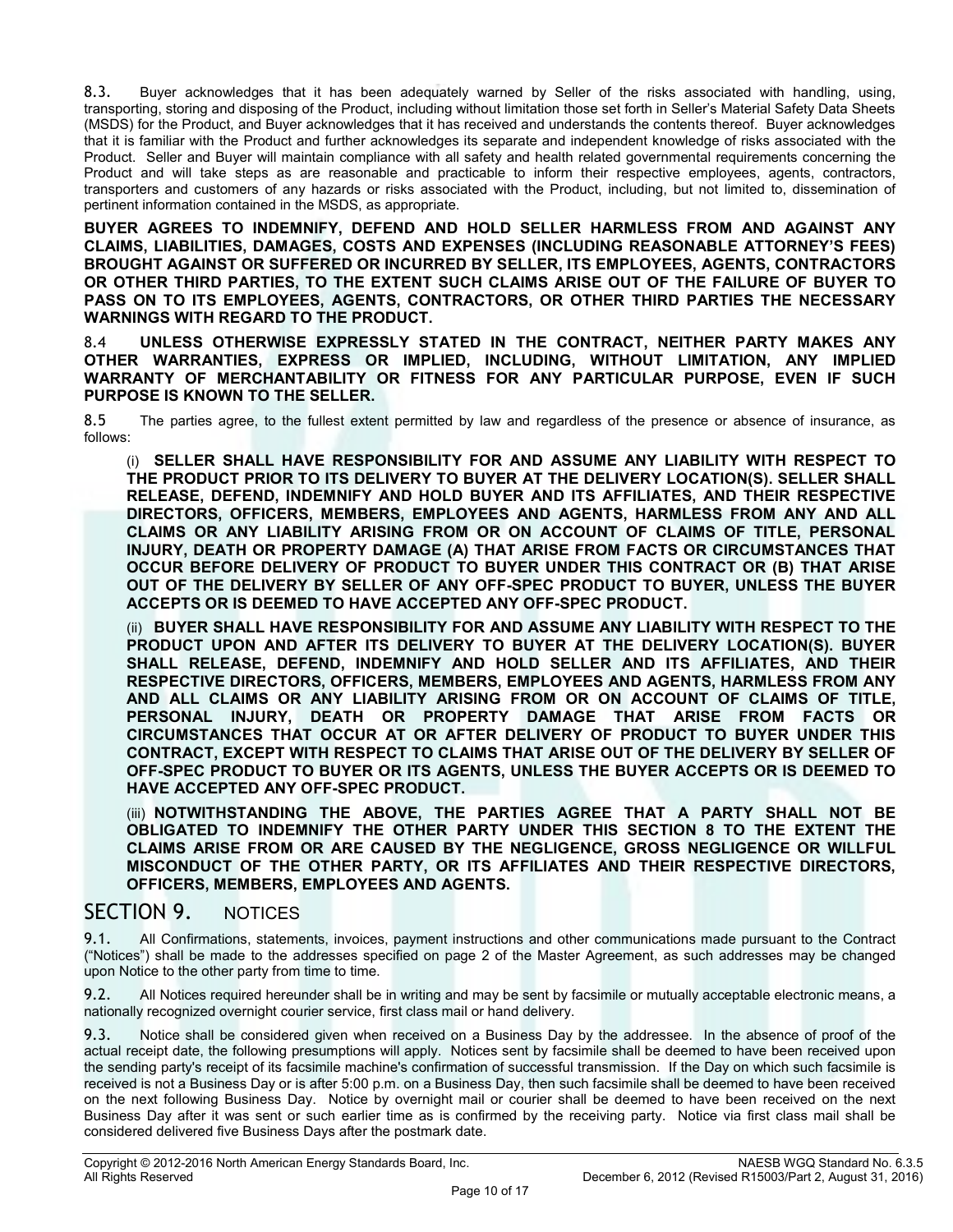9.4. The party receiving a Notice of change in payment instructions or other payment information shall not be obligated to implement such change until ten Business Days after receipt of such Notice.

## SECTION 10. CREDIT, FINANCIAL RESPONSIBILITY AND EVENTS OF DEFAULT

10.1. If either party ("X") has reasonable grounds for insecurity regarding the performance of any obligation under this Contract (whether or not then due) by the other party ("Y") (including, without limitation, as a result of the occurrence of a material change in the creditworthiness or financial condition of Y or its Guarantor, if applicable), X may demand Adequate Assurance of Performance. Y hereby grants to X a continuing first priority security interest in, lien on and right of setoff against all Adequate Assurance of Performance in the form of cash transferred by Y to X pursuant to this Section 10.1. Upon the return by X to Y of such Adequate Assurance of Performance, the security interest and lien granted hereunder on that Adequate Assurance of Performance shall be released automatically and, to the extent possible, without any further action by either party.

10.2. In the event (each an "Event of Default") either party (the "Defaulting Party") or its Guarantor, as applicable, shall: (i) make an assignment or any general arrangement for the benefit of creditors; (ii) file a petition or otherwise commence, authorize or acquiesce in the commencement of a proceeding or case under any bankruptcy or similar law for the protection of creditors or have such petition filed or proceeding commenced against it; (iii) otherwise become bankrupt or insolvent (however evidenced); (iv) be unable to pay its debts as they fall due; (v) have a receiver, provisional liquidator, conservator, custodian, trustee or other similar official appointed with respect to it or substantially all of its assets; (vi) fail to perform any obligation to the other party with respect to any Credit Support Obligations relating to the Contract; (vii) fail to give Adequate Assurance of Performance under Section 10.1 within two Business Days of Notice by the other party; (viii) not have paid any amount due the other party hereunder on or before the second Business Day following Notice that such payment is due; (ix) be the affected party with respect to any Additional Event of Default, (x) fail to comply with any material representation or warranty under this Contract if such failure is not remedied within five Business Days after Notice, (xi) fail to deliver Product in the case of a Seller, or fail to receive Product in the case of a Buyer, under a Transaction other than by reason of Force Majeure, for two consecutive Delivery Months or three cumulative Delivery Months in any twelve Month period; or (xii) fail to perform or breach any other material obligation under this Contract (except to the extent such failure constitutes a separate Event of Default and except for such party's obligations to deliver or receive Product (the exclusive remedies which are provided for in Sections 3 or 10)), if such failure is not remedied within three Business Days after receipt of Notice; then the other party (the "Non-Defaulting Party") shall have the right, at its sole election, to immediately withhold and/or suspend deliveries of Product, offset all or any portion of the unpaid balance against monies owed by the Defaulting Party, withhold or suspend payments upon Notice and/or to terminate and liquidate the Transactions under the Contract, in the manner provided in Section 10.3, in addition to any and all other remedies available hereunder; provided that no suspension of performance shall continue for more than ten Business Days unless an early termination date has been declared in accordance with Section 10.3.

10.3. If an Event of Default has occurred and is continuing, the Non-Defaulting Party shall have the right, by Notice to the Defaulting Party, to designate a Day, no earlier than the Day such Notice is given and no later than twenty Days after such Notice is given, as an early termination date (the "Early Termination Date") for the liquidation and termination pursuant to Section 10.3.1 of all Transactions under the Contract, each a "Terminated Transaction". On the Early Termination Date, all Transactions will terminate, other than those Transactions, if any, that may not be liquidated and terminated under Applicable Law ("Excluded Transactions"), which Excluded Transactions must be liquidated and terminated as soon thereafter as is legally permissible, and upon termination shall be a Terminated Transaction and be valued consistent with Section 10.3.1 below. With respect to each Excluded Transaction, its actual termination date shall be the Early Termination Date for purposes of Section 10.3.1.

10.3.1. As of the Early Termination Date, the Non-Defaulting Party shall determine, in good faith and in a commercially reasonable manner, (i) the amount owed (whether or not then due) by each party with respect to all Product delivered and received between the parties under Terminated Transactions and Excluded Transactions on and before the Early Termination Date and all other applicable charges relating to such deliveries and receipts (including without limitation any amounts owed under Section 3.2) for which payment has not yet been made by the party that owes such payment under this Contract and (ii) the Market Value, as defined below, of each Terminated Transaction. The Non-Defaulting Party shall (x) liquidate and accelerate each Terminated Transaction at its Market Value, so that each amount equal to the difference between such Market Value and the Contract Value, as defined below, of such Terminated Transaction(s) shall be due to the Buyer under the Terminated Transaction(s) if such Market Value exceeds the Contract Value and to the Seller if the opposite is the case; and (y) where appropriate, discount each amount then due under clause (x) above to present value in a commercially reasonable manner as of the Early Termination Date (to take account of the period between the date of liquidation and the date on which such amount would have otherwise been due pursuant to the relevant Terminated Transactions).

For purposes of this Section 10.3.1, "Contract Value" means the amount of Product remaining to be delivered or purchased under a Transaction multiplied by the Price, and "Market Value" means the amount of Product remaining to be delivered or purchased under a Transaction multiplied by the market price for a similar Transaction at the Delivery Location(s) determined by the Non-Defaulting Party in a commercially reasonable manner. To ascertain the Market Value, the Non-Defaulting Party may consider (i) any or all of the settlement prices of Product futures contracts, quotations from leading dealers in energy swap contracts or physical trading markets for the Product, where such leading dealers are not the parties or their Affiliates, similar sales or purchases and any other bona fide third-party offers, any other third party information, including, without limitation, quotations (either firm or indicative) of relevant prices, yields, yield curves, volatilities, spreads or other market data for the relevant markets, and (ii) in the absence of external sources under (i), any internal sources of information, all adjusted for the length of the term and differences in transportation costs. A party shall not be required to enter into a replacement Transaction(s) in order to determine the Market Value. Any extension(s) of the term of a Transaction to which parties are not bound as of the Early Termination Date (including but not limited to "evergreen provisions") shall not be considered in determining Contract Values and Market Values. For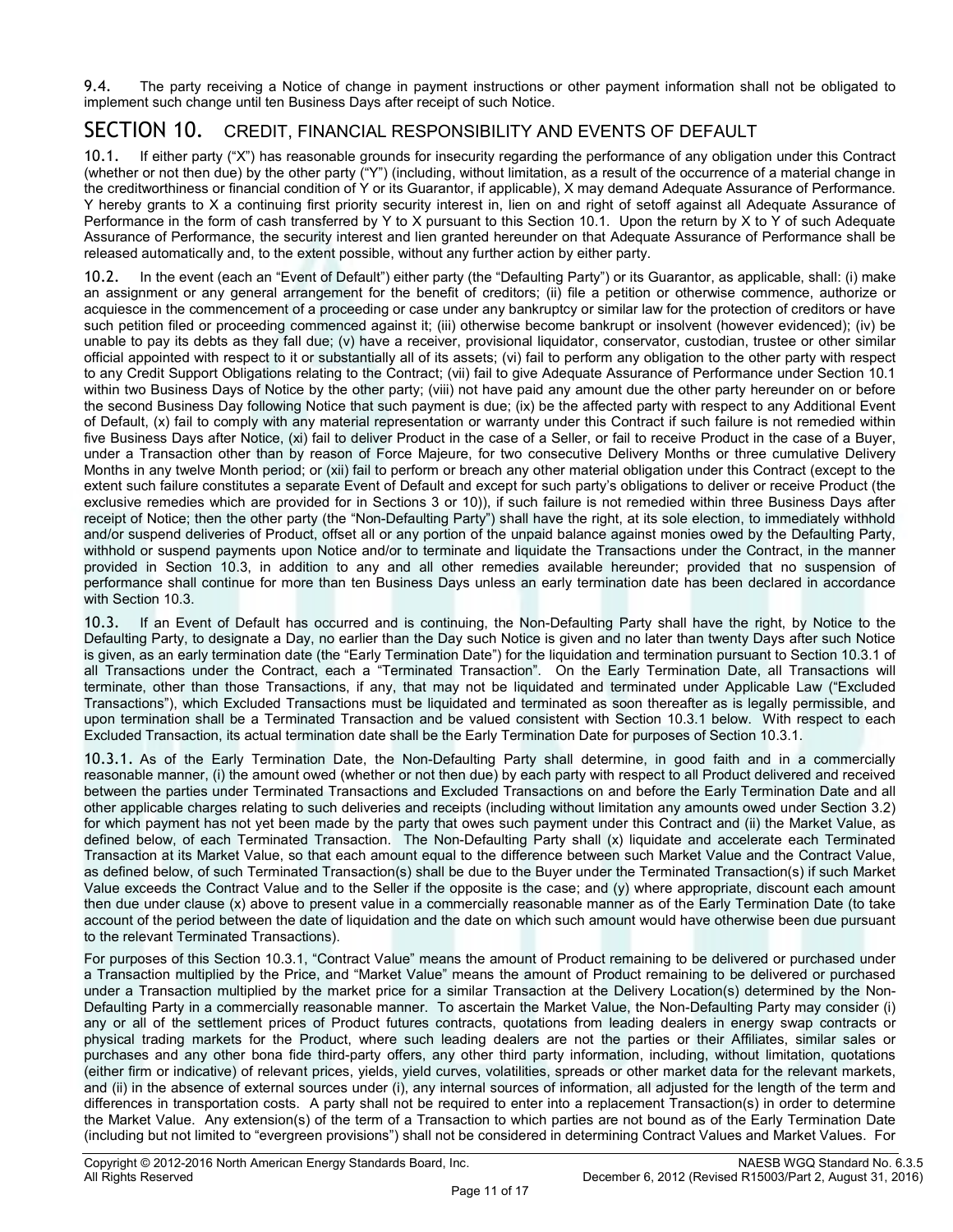the avoidance of doubt, any option pursuant to which one party has the right to extend the term of a Transaction shall be considered in determining Contract Values and Market Values. The rate of interest used in calculating net present value shall be determined by the Non-Defaulting Party in a commercially reasonable manner.

#### The parties have selected either "Other Agreement Setoffs Apply" or "Other Agreement Setoffs Do Not Apply" as indicated on the Master Agreement.

### Other Agreement Setoffs Apply:

### Bilateral Setoff Option:

10.3.2. The Non-Defaulting Party shall net or aggregate, as appropriate, any and all amounts owing between the parties under Section 10.3.1, so that all such amounts are netted or aggregated to a single liquidated amount payable by one party to the other (the "Net Settlement Amount"). At its sole option and without prior Notice to the Defaulting Party, the Non-Defaulting Party is hereby authorized to setoff any Net Settlement Amount against (i) any margin or other collateral held by a party in connection with any Credit Support Obligation relating to the Contract and (ii) any amount(s) (including any excess cash margin or excess cash collateral) owed or held by the party that is entitled to the Net Settlement Amount under any other agreement or arrangement between the parties.

### Triangular Setoff Option:

10.3.2. The Non-Defaulting Party shall net or aggregate, as appropriate, any and all amounts owing between the parties under Section 10.3.1, so that all such amounts are netted or aggregated to a single liquidated amount payable by one party to the other (the "Net Settlement Amount"). At its sole option and without prior Notice to the Defaulting Party, the Non-Defaulting Party is hereby authorized to setoff (i) any Net Settlement Amount against any margin or other collateral held by a party in connection with any Credit Support Obligation relating to the Contract, (ii) any Net Settlement Amount against any amount(s) (including any excess cash margin or excess cash collateral) owed by or to a party under any other agreement or arrangement between the parties, (iii) any Net Settlement Amount owed to the Non-Defaulting Party against any amount(s) (including any excess cash margin or excess cash collateral) owed by the Non-Defaulting Party or its Affiliates to the Defaulting Party under any other agreement or arrangement, (iv) any Net Settlement Amount owed to the Defaulting Party against any amount(s) (including any excess cash margin or excess cash collateral) owed by the Defaulting Party to the Non-Defaulting Party or its Affiliates under any other agreement or arrangement, and/or (v) any Net Settlement Amount owed to the Defaulting Party against any amount(s) (including any excess cash margin or excess cash collateral) owed by the Defaulting Party or its Affiliates to the Non-Defaulting Party under any other agreement or arrangement.

### Other Agreement Setoffs Do Not Apply:

10.3.2. The Non-Defaulting Party shall net or aggregate, as appropriate, any and all amounts owing between the parties under Section 10.3.1, so that all such amounts are netted or aggregated to a single liquidated amount payable by one party to the other (the "Net Settlement Amount"). At its sole option and without prior Notice to the Defaulting Party, the Non-Defaulting Party may setoff any Net Settlement Amount against any margin or other collateral held by a party in connection with any Credit Support Obligation relating to the Contract.

10.3.3 If any obligation that is to be included in any netting, aggregation or setoff pursuant to Section 10.3.2 is unascertained, the Non-Defaulting Party may in good faith estimate that obligation and net, aggregate or setoff, as applicable, in respect of the estimate, subject to the Non-Defaulting Party accounting to the Defaulting Party when the obligation is ascertained. Any amount not then due that is included in any netting, aggregation or setoff pursuant to Section 10.3.2 shall be discounted to net present value in a commercially reasonable manner determined by the Non-Defaulting Party.

10.4 As soon as practicable after a liquidation, Notice shall be given by the Non-Defaulting Party to the Defaulting Party of the Net Settlement Amount and whether the Net Settlement Amount is due to or due from the Non-Defaulting Party. The Notice shall include a written statement explaining in reasonable detail the calculation of the Net Settlement Amount, provided that failure to give such Notice shall not affect the validity or enforceability of the liquidation or give rise to any claim by the Defaulting Party against the Non-Defaulting Party. The Net Settlement Amount, as well as any setoffs applied against such amount pursuant to Section 10.3.2, shall be paid by the close of business on the second Business Day following such Notice, which date shall not be earlier than the Early Termination Date. Interest on any unpaid portion of the Net Settlement Amount, as adjusted by setoffs, shall accrue from the date due until the date of payment at a rate equal to the Interest Rate.

10.5. The parties agree that the transactions hereunder constitute a "forward contract" within the meaning of the United States Bankruptcy Code and that Buyer and Seller are each "forward contract merchants" within the meaning of the United States Bankruptcy Code.

10.6. The Non-Defaulting Party's remedies under this Section 10 are the sole and exclusive remedies of the Non-Defaulting Party with respect to the occurrence of any Early Termination Date. Each party reserves to itself all other rights, setoffs, counterclaims and other defenses that it is or may be entitled to arising from the Contract.

10.7. With respect to this Section 10, if the parties have executed a separate netting agreement with close-out netting provisions, the terms and conditions therein shall prevail to the extent inconsistent herewith.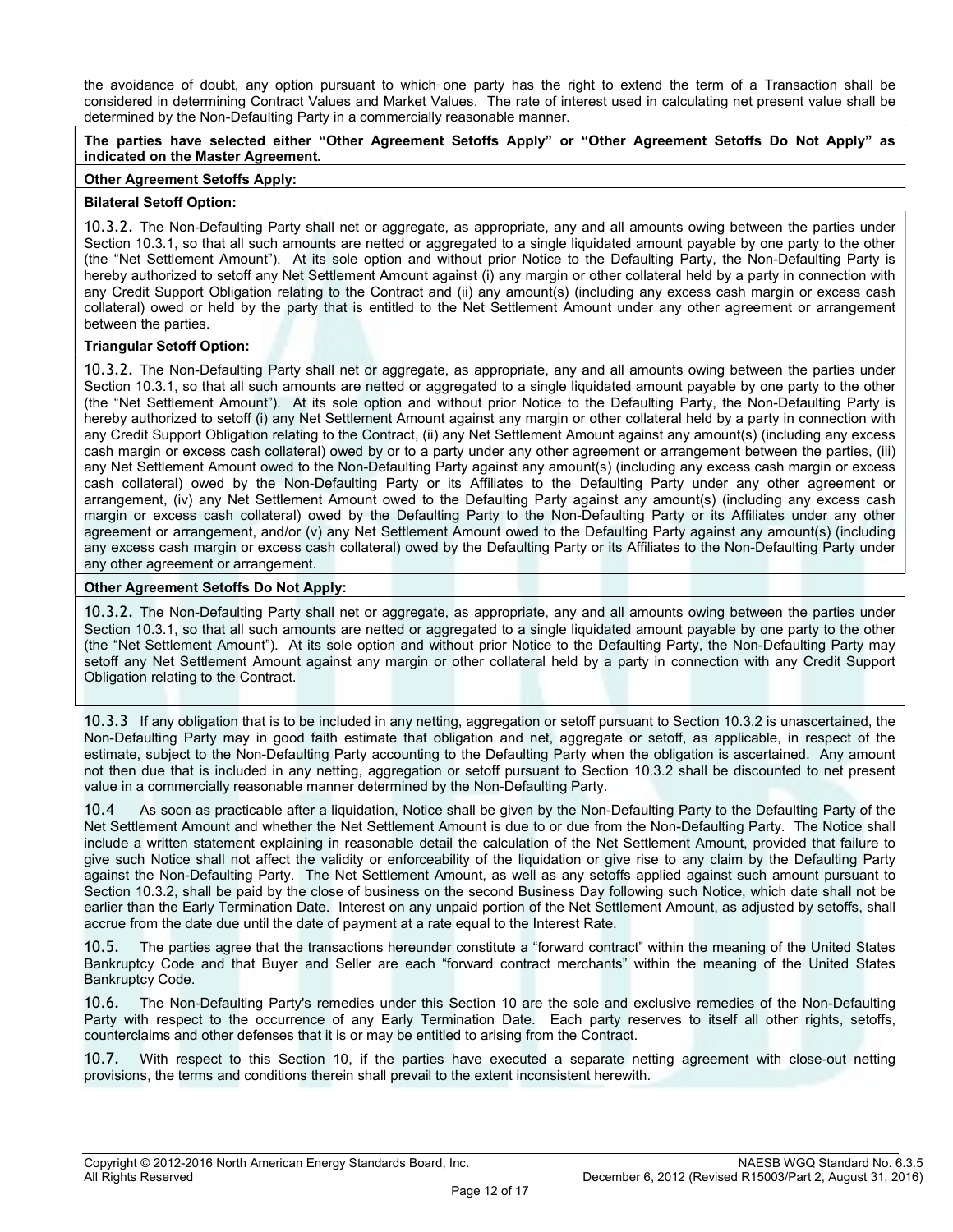## SECTION 11. FORCE MAJEURE

11.1. Except with regard to a party's obligation to make payment(s) due under Section 7, Section 10.4, and Imbalance Charges under Section 4, neither party shall be liable to the other for failure to perform its obligations to the extent such failure was caused by Force Majeure. The term "Force Majeure" as employed herein means any cause not reasonably within the control of the party claiming suspension, as further defined in Section 11.2.

11.2. Force Majeure shall include, but not be limited to, the following: (i) physical events such as acts of God, including but not limited to lightning, earthquakes, fires, explosions, tornadoes, hurricanes, storm warnings, landslides, or other weather events that cause disruption, breakage or damage to, or necessitate the precautionary shut-down or operating reduction of, wells, plants, pipelines, gathering systems, loading facilities, refineries, terminals, ports or any portion thereof, or other related facilities; (ii) brine handling constraints; (iii) weather related events affecting an entire geographic region or causing the evacuation thereof, such as low temperatures that cause freezing or failure of wells, lines of pipe, or processing facilities; (iv) interruption, Allocation, and/or curtailment of Carrier services, including maritime perils, collisions and other similar events; (v) acts of others such as strikes, lockouts or other industrial disturbances, riots, sabotage, insurrections or wars, or acts of terror; and (vi) governmental actions such as necessary for compliance with any court order, law, statute, ordinance, regulation or policy having the effect of law promulgated by a Governmental Authority having jurisdiction. Seller and Buyer shall make reasonable efforts to avoid the adverse impacts of a Force Majeure and to resolve the event or occurrence once it has occurred in order to resume performance. The Parties agree that with respect to a Firm Transaction, Allocation shall not constitute an event of Force Majeure if the Seller has materially changed its conduct during the applicable time period set forth in the relevant Carrier's tariff or if the practices and policies for determining a user's rights at the applicable facility have been revised.

11.3. Neither party shall be entitled to the benefit of the provisions of Force Majeure to the extent performance is affected by any or all of the following circumstances: (i) the party claiming excuse failed to remedy the condition and to resume the performance of such obligations with reasonable dispatch; (ii) Seller's ability to sell Product at a higher or more advantageous price than the Price, Buyer's ability to purchase Product at a lower or more advantageous price than the Price, or a regulatory agency disallowing, in whole or in part, the pass through of costs resulting from this Contract; (iii) the loss of Buyer's market(s) or Buyer's inability to use or resell Product purchased hereunder, except, in either case, as provided in Section 11.2; or (iv) the loss or failure of Seller's Product supply or depletion of reserves, except, in either case, as provided in Section 11.2. The party claiming Force Majeure shall not be excused from its responsibility for Imbalance Charges.

11.4. Notwithstanding anything to the contrary herein, the parties agree that the settlement of strikes, lockouts or other industrial disturbances shall be within the sole discretion of the party experiencing such disturbance.

11.5. The party whose performance is prevented by Force Majeure must provide prompt Notice to the other party. Initial notice may be given orally; however, Notice with reasonably full particulars of the event or occurrence is required as soon as reasonably possible. Upon providing Notice of Force Majeure to the other party, the affected party will be relieved of its obligation, from the onset of the Force Majeure event, to make or accept delivery of Product, as applicable, to the extent and for the duration of Force Majeure, and neither party shall be deemed to have failed in such obligations to the other during such occurrence or event. The Delivery Period under a Transaction will not be extended because of an event of Force Majeure, unless mutually agreed by the parties.

11.6. Notwithstanding Sections 11.2 and 11.3, the parties may agree to alternative Force Majeure provisions in a Confirmation executed in writing by both parties.

11.7. This Section shall only apply to Exchange Transactions under this Contract.

(i) Each party shall be responsible for maintaining the volumes bought and sold or exchanged in balance, as near as reasonably possible on a Month-to-Month basis.

(ii) If, because of an event of Force Majeure, the affected party is unable to deliver or receive, as applicable, part or all of the quantity of Product that it is obligated to deliver or receive, as applicable, under such Transaction, the non-affected party shall perform its deliveries or receipts of Product, as applicable, under such Transaction, unless otherwise elected on the Confirmation.

(iii) If, because of an event of Force Majeure, a party fails to deliver or accept delivery of the contractually specified volume during any Month (an "Imbalance Month") and the non-affected party performs its obligations to deliver or receive specified volumes, then the party that delivered the lesser volume during the Imbalance Month (the "Under-delivering party") shall deliver to the other party a volume of Product equal to the positive difference between (a) the volume delivered by the Under-delivering party during the Imbalance Month and (b) the Contract Quantity for such Imbalance Month (such difference being the "Imbalance Volume"). The Imbalance Volume shall be delivered as soon after the Imbalance Month as is reasonably practicable, it being understood that the parties shall endeavor to cause the Imbalance Volumes confirmed by the twentieth Day of the Imbalance Month to be delivered during the immediately following Month and the Imbalance Volumes confirmed after the twentieth Day of the Imbalance Month to be delivered during the second Month after the Imbalance Month, except to the extent prevented by a new or continued event of Force Majeure.

(iv) When a party fails to deliver or accept delivery of the contractually specified volume during an Imbalance Month due to an event of Force Majeure, if the Imbalance Volume has not been delivered before the end of the second Month after the Imbalance Month and if no other resolution of the Imbalance Volumes has been agreed between the parties, during the third Month after the Imbalance Month, the Under-delivering party shall deliver, and the other party shall receive, an amount of Product equal to the Imbalance Volume, and such delivery shall be of the same Product, at the same Delivery Location and (except as provided in Section 11.7 (v)) at the same Price as applicable to the Product during the Imbalance Month.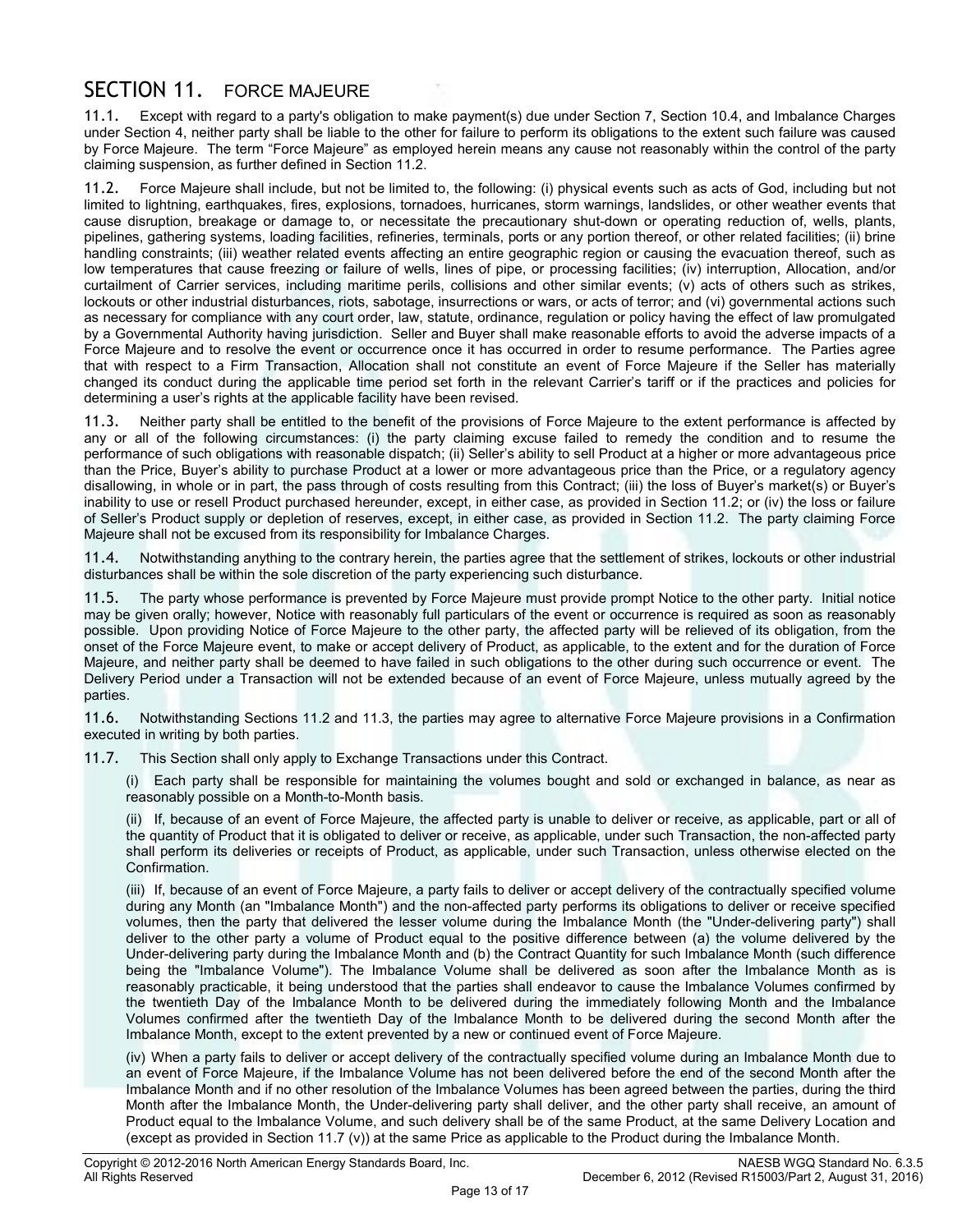(v) To the extent that an Imbalance Volume is delivered after the Imbalance Month, and except as provided under this Section 11.7 of this Contract, (a) if the Price specified in this Contract is a fixed price or a formula price based on the price of Product on a date or during a specified range of dates (e.g., "April 12, 2012," or "April 12-19, 2012"), the price of the Imbalance Volumes shall be equal to such Price without regard to the Month of actual delivery, and (b) if the Price in the relevant Transaction is a formula price based on the price of Product on a date or during a range of dates that is not tied to a specific date or range of dates (e.g., "bill of lading date," "Month of delivery," "NYMEX trade month" or "calendar month average"), the price for the Imbalance Volumes will be calculated according to such formula for the actual Month the Imbalance Volume is delivered.

# SECTION 12. TERM

This Contract may be terminated on thirty Days' Notice, but shall remain in effect until the expiration of the latest Delivery Period of any Transaction(s); provided however, Sections 1, 2, 3, 5, 6, 7, 8, 9, 10, 13, 14, 16 and this Section 12, shall survive termination or expiration of this Contract and any Transaction, in addition to any provisions that by their nature should, or by their express terms do, survive or extend beyond termination or expiration of this Contract.

## SECTION 13. LIMITATION OF LIABILITY

FOR BREACH OF ANY PROVISION FOR WHICH AN EXPRESS REMEDY OR MEASURE OF DAMAGES IS PROVIDED, SUCH EXPRESS REMEDY OR MEASURE OF DAMAGES SHALL BE THE SOLE AND EXCLUSIVE REMEDY. A PARTY'S LIABILITY HEREUNDER SHALL BE LIMITED AS SET FORTH IN SUCH PROVISION, AND ALL OTHER REMEDIES OR DAMAGES AT LAW OR IN EQUITY ARE WAIVED. IF NO REMEDY OR MEASURE OF DAMAGES IS EXPRESSLY PROVIDED HEREIN OR IN A TRANSACTION, A PARTY'S LIABILITY SHALL BE LIMITED TO DIRECT ACTUAL DAMAGES ONLY. SUCH DIRECT ACTUAL DAMAGES SHALL BE THE SOLE AND EXCLUSIVE REMEDY, AND ALL OTHER REMEDIES OR DAMAGES AT LAW OR IN EQUITY ARE WAIVED. UNLESS EXPRESSLY HEREIN PROVIDED, NEITHER PARTY SHALL BE LIABLE TO THE OTHER PARTY OR ANY OF ITS AFFILIATES FOR SPECIAL, CONSEQUENTIAL, INCIDENTAL, PUNITIVE, EXEMPLARY OR INDIRECT DAMAGES, LOST PROFITS OR OTHER BUSINESS INTERRUPTION DAMAGES, BY STATUTE, IN TORT OR CONTRACT, UNDER ANY INDEMNITY PROVISION OR OTHERWISE. IT IS THE INTENT OF THE PARTIES THAT THE LIMITATIONS HEREIN IMPOSED ON REMEDIES AND THE MEASURE OF DAMAGES BE WITHOUT REGARD TO THE CAUSE OR CAUSES RELATED THERETO, INCLUDING THE NEGLIGENCE OF ANY PARTY, WHETHER SUCH NEGLIGENCE BE SOLE, JOINT OR CONCURRENT, OR ACTIVE OR PASSIVE. TO THE EXTENT ANY DAMAGES REQUIRED TO BE PAID HEREUNDER ARE LIQUIDATED, THE PARTIES ACKNOWLEDGE THAT THE DAMAGES ARE DIFFICULT OR IMPOSSIBLE TO DETERMINE, OR OTHERWISE OBTAINING AN ADEQUATE REMEDY IS INCONVENIENT, AND THE DAMAGES CALCULATED HEREUNDER CONSTITUTE A REASONABLE APPROXIMATION OF THE HARM OR LOSS.

## SECTION 14. PROPANE

For Transactions where propane is the Product, the following provisions shall govern the Transactions, as applicable.

(i) If the Product is sold as odorized propane, the Product shall be delivered by the Seller at the Delivery Location with odorant levels meeting at least the minimum standards under Applicable Law. Upon request, Seller shall provide documentation of test that confirms the odorized propane meets the minimum standards under Applicable Law, including testing as applicable. The Seller shall have no further responsibility to ensure that any odorized propane remains properly odorized after its delivery at the Delivery Location, except as may be provided in (iii) below, and the Buyer will monitor and maintain the odorant at or above proper levels after receipt at the Delivery Location as required by Applicable Law.

(ii) Buyer may test any odorized propane delivered by the Seller at the Delivery Location(s). The Buyer may elect not to accept delivery of such propane at the Delivery Location(s) until such propane has been odorized pursuant to the specification in the Transaction or to Applicable Law if no specification is included in the Transaction.

(iii) Buyer may, prior to unloading of the odorized propane and in no case greater than five Business Days after the odorized propane's arrival at the agreed upon destination set forth in the Confirmation, obtain samples of the odorized propane from an appropriate location on the rail cars, tank truck, barge or ship, as applicable, and/or the loading/unloading facilities connected to such means of transport in a manner consistent with applicable industry testing and sampling standards. If the Buyer elects to obtain such samples of the odorized propane, the Buyer will (a) be responsible for arranging for analysis of such samples, by a qualified laboratory or testing organization, all at the Buyer's expense and (b) provide reasonable Notice to the Seller of the time of the sample collecting. Each party will be entitled to have its representatives present during all loadings, unloadings, tests and measurements involving delivery of odorized propane. If Buyer fails to (a) obtain samples, (b) provide Notice of the testing or (c) provide Notice of any alleged Off-spec Product based on the sampling within the greater of the referenced five Business Days or the minimum time period required by Applicable Law, along with supporting test results and information and documentation (collectively the "Product Rejection Notice"), the Seller shall have no liability for any defect in the quality of odorized propane, and the odorized propane will be deemed accepted. Measurement, sampling and analysis will be conducted in accordance with the industry standards applicable to the sampling methodology used. All such standards are incorporated herein for all purposes, including all revisions of those standards adopted and in effect during the term of this Contract. If the Buyer timely rejects odorized propane pursuant to the procedure set forth above, the Buyer will retain possession of such odorized propane without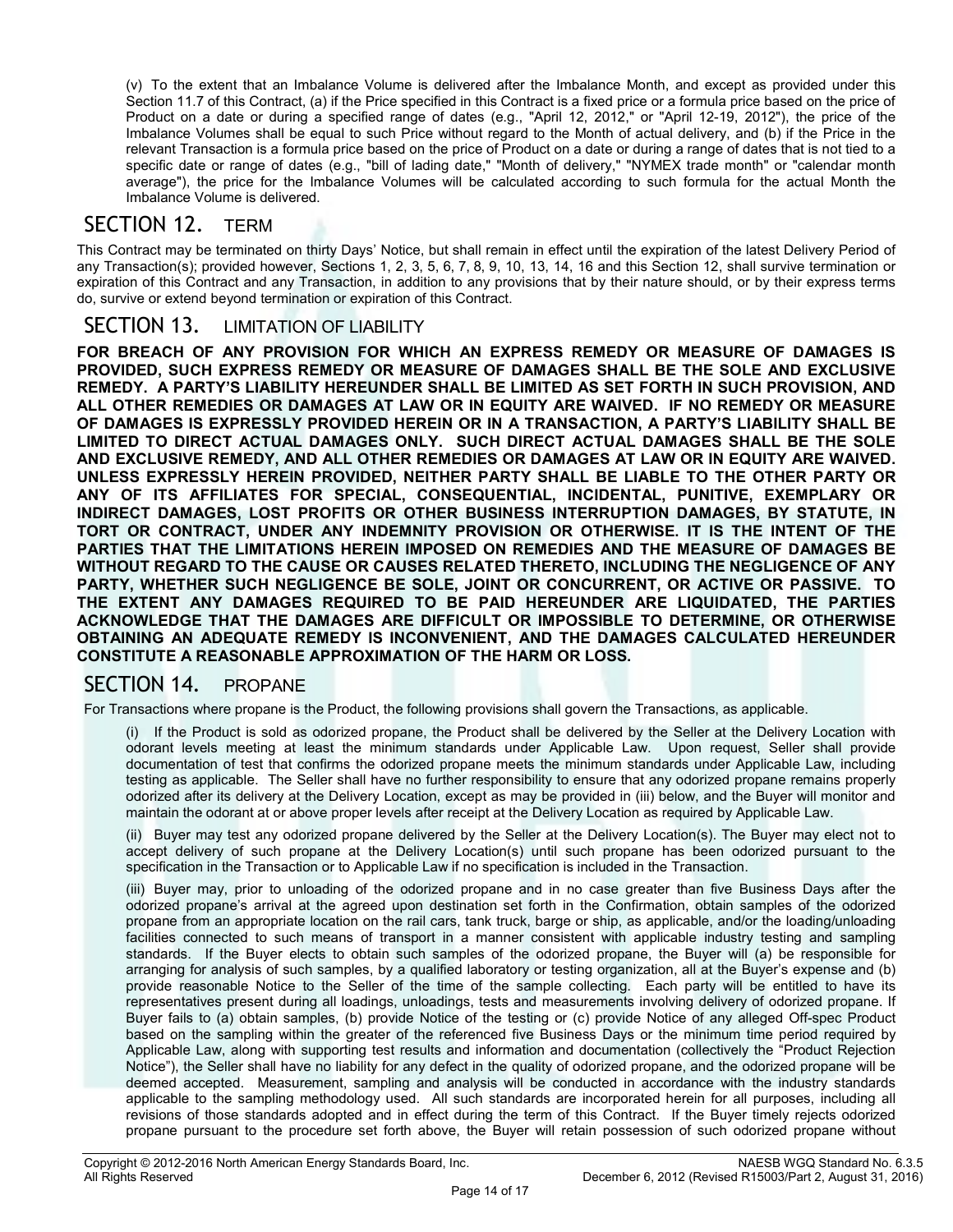unloading the odorized propane until the Seller has had the opportunity to inspect and test the odorized propane; provided, however, the Buyer will not be obligated to retain such odorized propane beyond ten Days following the Product Rejection Notice. If the rejected odorized propane is unloaded by the Buyer prior to the expiration of the ten Day period, then Seller shall have no liability for any defect in the quality of odorized propane, and the odorized propane will be deemed accepted. If the Seller does not take possession of the rejected odorized propane within the referenced ten Day period, the Buyer will be entitled to dispose of the rejected odorized propane at the Seller's cost and expense (provided such costs and expenses are reasonably incurred). If it is established that the delivered odorized propane is properly odorized pursuant to the specification in the Transaction or Applicable Law if no specification is included in the Transaction, Buyer shall be responsible for damages resulting from its wrongful rejection.

(iv) IF PERMITTED BY APPLICABLE LAW AND IF REQUESTED IN WRITING BY BUYER, PROPANE SOLD AND DELIVERED HEREUNDER MAY BE UNODORIZED, OR (A) IF BUYER KNOWINGLY ACCEPTS UNDER-ODORIZED PROPANE AT THE DELIVERY LOCATION OR (B) FAILS TO INSPECT AND TEST ODORIZED PROPANE AND PROVIDE APPROPRIATE DOCUMENTATION TO SELLER UNDER (ii) AND (iii) ABOVE, UPON RECEIPT, BUYER SHALL ASSUME FULL RESPONSIBILITY AND LIABILITY FOR ANY AND ALL CLAIMS ARISING OUT OF THE TRANSPORTATION, USE AND SALE OF SUCH PROPANE, AS WELL AS ANY LIABILITY ARISING FROM OR ON ACCOUNT OF CLAIMS OF PERSONAL INJURY, DEATH OR PROPERTY DAMAGE. BUYER REPRESENTS AND WARRANTS TO SELLER THAT BUYER WILL NOT USE SUCH UNODORIZED PROPANE FOR FUEL OR RESELL IT FOR FUEL WITHOUT ADDING AN ODORIZING AGENT IN CONFORMANCE WITH APPLICABLE LAW.

(v) IF BUYER (A) FAILS TO INSPECT AND TEST ANY ODORIZED PROPANE IN ACCORDANCE WITH (ii) AND (iii) ABOVE, (B) FAILS TO MAINTAIN ANY AND ALL DOCUMENTATION RELATED TO THE INSPECTING AND TESTING OF ODORIZED PROPANE OR (C) BLENDS ANY ODORIZED PROPANE AFTER ITS DELIVERY AT THE DELIVERY LOCATION, THEN BUYER SHALL INDEMNIFY, DEFEND AND HOLD SELLER AND ITS RESPECTIVE DIRECTORS, OFFICERS, MEMBERS, EMPLOYEES, CONTRACTORS AND AGENTS HARMLESS FROM ANY AND ALL CLAIMS AS WELL AS ANY LIABILITY ARISING FROM OR ON ACCOUNT OF CLAIMS OF PERSONAL INJURY, DEATH OR PROPERTY DAMAGE INVOLVING LACK OF OR INADEQUATE WARNING MATERIALS, IMPROPER AMOUNTS, USE OR TYPE OF ODORANT, "ODORANT FADING," LACK OF WARNING ON SUPPLEMENTAL WARNING SYSTEMS (SUCH AS GAS DETECTORS) AND IMPROPER TRAINING OR MONITORING OF BUYER'S WARNING OR TRAINING PROGRAMS RESPECTING ODORIZATION THAT ARE INCURRED AS A RESULT OF OR ARISING FROM SUCH PROPANE, EXCEPT TO THE EXTENT THE CLAIMS AROSE AS A RESULT OF THE GROSS NEGLIGENCE OR INTENTIONAL ACTS OF SELLER, ITS DIRECTORS, OFFICERS, MEMBERS, EMPLOYEES, CONTRACTORS OR AGENTS; PROVIDED, HOWEVER, IF SELLER FAILS TO PROVIDE THE DOCUMENTATION REQUIRED UNDER (i) ABOVE, TO BUYER, BUYER SHALL NOT HAVE ANY INDEMNITY OBLIGATIONS HEREUNDER.

(vi) Buyer acknowledges that Seller does not have the ability to convey safety or warning information to Buyer's customers. Accordingly, Buyer will inform its customers of the hazards of propane. Seller authorizes Buyer to copy any such information for distribution to its customers.

## SECTION 15. MARKET DISRUPTION

If a Market Disruption Event has occurred, then the parties shall negotiate in good faith to agree on a replacement price for the Floating Price (or on a method for determining a replacement price for the Floating Price) for the affected Day, and if the parties have not so agreed on or before the second Business Day following the affected Day, then the replacement price for the Floating Price shall be determined within the next two following Business Days with each party obtaining, in good faith and from nonaffiliated market participants in the relevant market, up to two quotes for prices of Product for the affected Day of a similar quality and quantity in the geographical location closest in proximity to the Delivery Location and averaging the quotes received. If either party fails to provide up to two quotes, then the average of all quotes obtained shall determine the replacement price for the Floating Price. "Floating Price" means the price or a factor of the price agreed to in the Transaction as being based upon a specified index. "Market Disruption Event" means, with respect to an index specified for a Transaction, any of the following events: (a) the failure of the index to announce or publish information necessary for determining the Floating Price; (b) the failure of trading to commence or the permanent discontinuation or material suspension of trading on the exchange or market acting as the index; (c) the temporary or permanent discontinuance or unavailability of the index; (d) the temporary or permanent closing of any exchange acting as the index; or (e) both parties agree that a material change in the formula for or the method of determining the Floating Price has occurred. For the purposes of the calculation of a replacement price for the Floating Price, all numbers shall be rounded to three decimal places. If the fourth decimal number is five or greater, then the third decimal number shall be increased by one, and if the fourth decimal number is less than five, then the third decimal number shall remain unchanged.

## SECTION 16. MISCELLANEOUS

16.1. This Contract shall be binding upon and inure to the benefit of the successors, assigns, personal representatives and heirs of the respective parties hereto, and the covenants, conditions, rights and obligations of this Contract shall run for the full term of this Contract. No assignment of this Contract, in whole or in part, will be made without the prior written consent of the nonassigning party, which consent will not be unreasonably withheld or delayed; provided, absent an Event of Default with respect to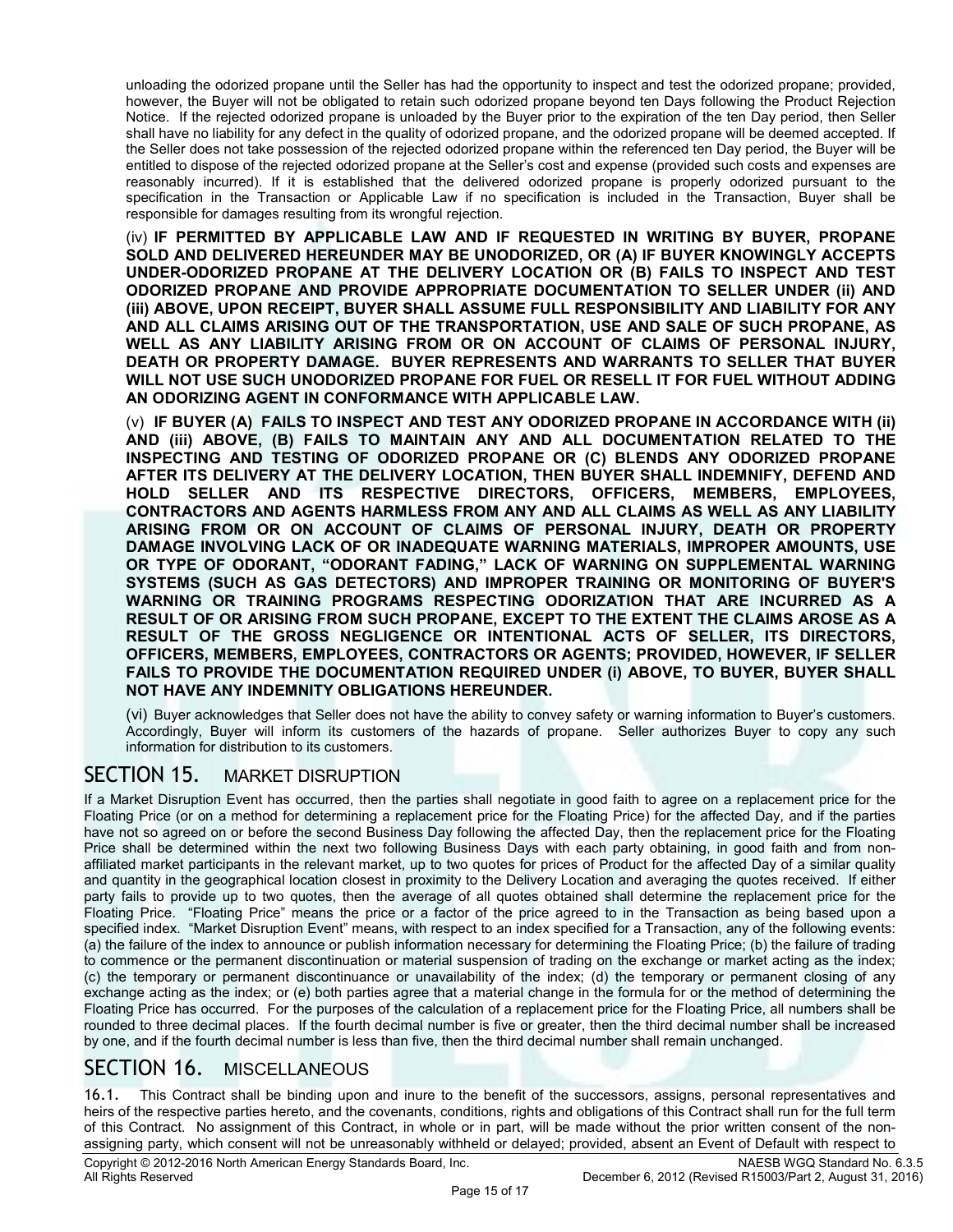such party, a party may (i) transfer, sell, pledge, encumber or assign this Contract or the accounts, revenues or proceeds hereof in connection with any financing or other financial arrangements or (ii) transfer its interest to any parent or Affiliate or successor of its business by assignment, merger or otherwise without the prior approval of the other party. Upon any such assignment, transfer or assumption, under (i) or (ii) above, the transferor shall remain principally liable for and shall not be relieved of or discharged from any obligations hereunder. Any attempted assignment in violation of this section shall be void and of no force and effect.

16.2. If any provision in this Contract is determined to be invalid, void or unenforceable by any court having jurisdiction, such determination shall not invalidate, void or make unenforceable any other provision, agreement or covenant of this Contract.

16.3. No waiver of any breach of this Contract shall be held to be a waiver of any other or subsequent breach.

16.4. This Contract sets forth all understandings between the parties respecting each Transaction subject hereto, and any prior contracts, understandings and representations, whether oral or written, relating to such Transactions are merged into and superseded by this Contract and any Transaction(s). The Master Agreement may be amended only by a writing executed by both parties.

16.5. The interpretation and performance of this Contract shall be governed by the laws of the jurisdiction as indicated on the Master Agreement, excluding, however, any conflict of laws rule that would apply the law of another jurisdiction.

### 16.6. UNLESS THE PARTIES HAVE ELECTED ON THE MASTER AGREEMENT NOT TO MAKE THIS SECTION 16.6 APPLICABLE TO THIS CONTRACT, THE PARTIES MAY WAIVE TO THE FULLEST EXTENT PERMITTED BY APPLICABLE LAW, ANY RIGHT THEY MAY HAVE TO A TRIAL BY JURY IN RESPECT OF ANY SUIT, ACTION OR PROCEEDING RELATING TO THIS CONTRACT.

16.7. This Contract and all provisions herein shall be subject to all applicable and valid statutes, rules, orders and regulations of any Governmental Authority having jurisdiction over the parties, their facilities, Product supply or this Contract.

16.8. There is no third party beneficiary to this Contract. Each party to this Contract represents and warrants that it has full and complete authority to enter into and to perform this Contract. Each person who executes this Contract on behalf of either party represents and warrants that it has full and complete authority to do so and that such party will be bound thereby.

16.9. Neither party shall have any right to exercise control over any of the other party's employees, representatives or contractors of any level except to the extent of any safety requirements pertaining to the delivery of Product under this Contract at a party's facility or property.

16.10. The headings and subheadings contained in this Contract are used solely for convenience and do not constitute a part of this Contract between the parties and shall not be used to construe or interpret the provisions of this Contract.

16.11. Unless the parties have elected on the Master Agreement not to make this Section 16.11 applicable to this Contract, neither party shall disclose directly or indirectly without the prior written consent of the other party the terms of any Transaction to a third party (other than the employees, lenders, production interest owners, counsel, accountants and other agents of the party, or prospective purchasers of all or substantially all of a party's assets or of any rights under this Contract, provided such persons shall have agreed in writing to keep such terms confidential) except (i) in order to comply with any Applicable Law, (ii) to the extent necessary for the enforcement of this Contract, (iii) to the extent necessary to implement any Transaction, (iv) to the extent necessary to comply with a Governmental Authority's reporting requirements; or (v) to the extent such information is delivered to such third party for the sole purpose of calculating a published index. Each party shall notify the other party of any proceeding of which it is aware that may result in the disclosure of the terms of any Transaction (other than as permitted hereunder) and use reasonable efforts to prevent or limit the disclosure as reasonably practicable under the circumstances. The existence of this Contract is not subject to this confidentiality obligation. Subject to Section 13, the parties shall be entitled to all remedies available at law or in equity to enforce or seek relief in connection with this confidentiality obligation. The terms of any Transaction hereunder shall be kept confidential by the parties hereto for one year from the expiration of or termination of any Transaction.

In the event that disclosure is required by Applicable Law, the party subject to such requirement may disclose the material terms of this Contract to the extent so required, but shall promptly notify the other party, if reasonably practicable and permissible prior to disclosure, and shall reasonably cooperate (consistent with the disclosing party's legal obligations) with the other party's efforts to obtain protective orders or similar restraints with respect to such disclosure at the expense of the other party.

16.12. The parties may agree to dispute resolution procedures in Special Provisions attached to the Master Agreement or in a Confirmation executed in writing by both parties.

16.13. Any original executed Master Agreement, Confirmation or other related document may be digitally copied, photocopied, or stored on computer tapes and disks (the "Imaged Agreement"). The Imaged Agreement, if introduced as evidence on paper, the Confirmation (if introduced as evidence in automated facsimile form), the recording (if introduced as evidence in its original form), and all computer records of the foregoing (if introduced as evidence in printed format) in any judicial, arbitration, mediation or administrative proceedings will be admissible as between the parties to the same extent and under the same conditions as other business records originated and maintained in documentary form. Neither party shall object to the admissibility of the recording, the Confirmation, or the Imaged Agreement on the basis that such were not originated or maintained in documentary form. However, nothing herein shall be construed as a waiver of any other objection to the admissibility of such evidence.